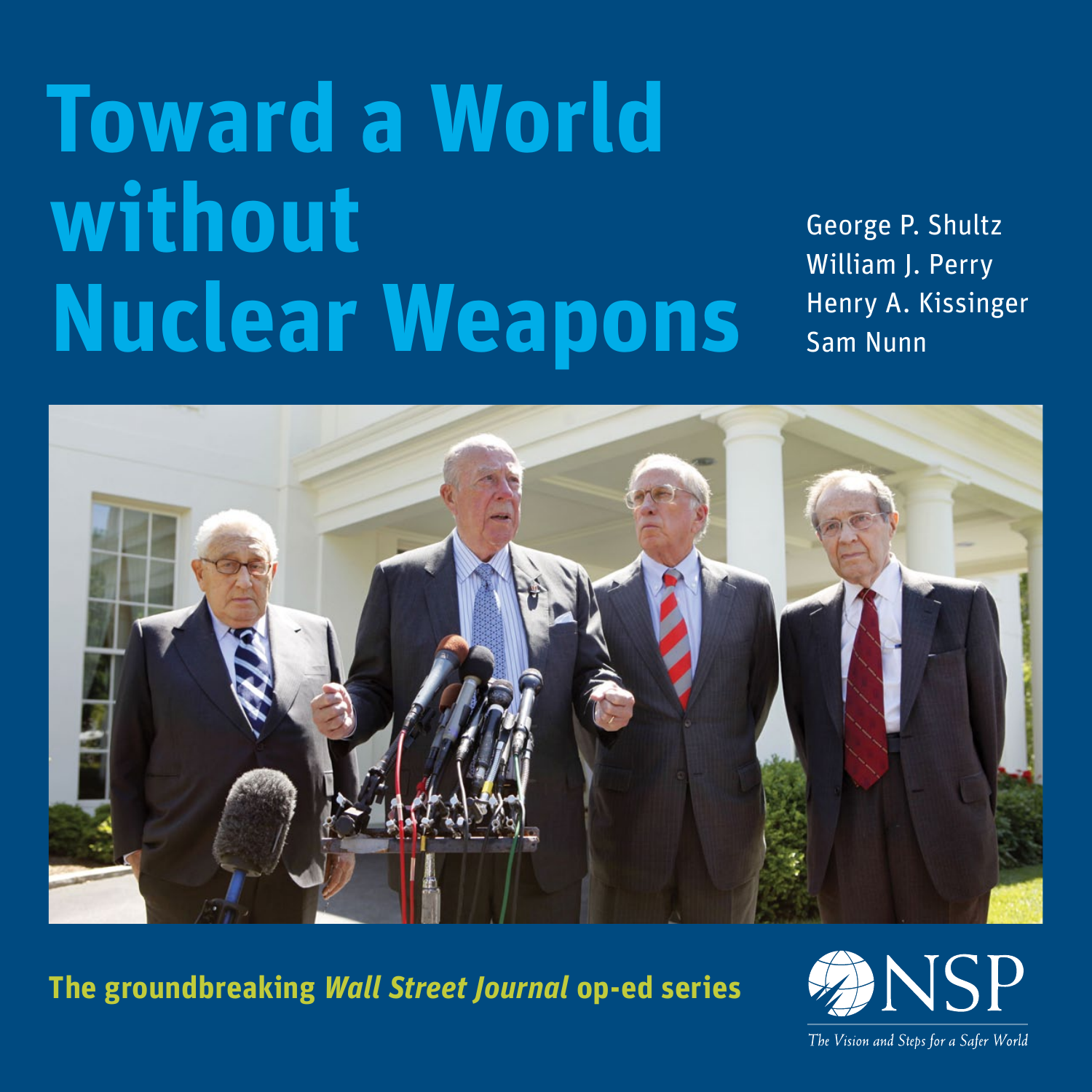### About the Nuclear Security Project

FOUR U.S. SENIOR STATESMEN with deep national security credentials joined together in 2007 to work toward the long-term goal of a world without nuclear weapons. The men, who helped navigate the United States through the Cold War, form a powerful, nonpartisan alliance: two Republicans and two Democrats taking on the threats of a new era to reduce nuclear dangers for future generations.

George P. Shultz, William J. Perry, Henry A. Kissinger and Sam Nunn laid out their vision and the urgent, practical steps to get there in a groundbreaking series of coauthored *Wall Street Journal* op-eds published since 2007.

To engage the worldwide attention garnered by the op-eds, the four leaders created the Nuclear Security Project (www.NuclearSecurityProject.org). Today, working with partners around the world, the NSP seeks to galvanize global action to reduce urgent nuclear dangers and build support for reducing reliance on nuclear weapons, ultimately ending them as a threat to the world.

The Nuclear Security Project is coordinated by the Nuclear Threat Initiative, in cooperation with Stanford University's Hoover Institution.

 $\mathcal{C}$ 

*George P. Shultz, a distinguished fellow at the Hoover Institution at Stanford University, was Secretary of State under President Ronald Reagan from 1982 to 1989.* 

*William J. Perry, a senior fellow at the Freeman Spogli Institute for International Studies at Stanford University, was Secretary of Defense under President Bill Clinton from 1994 to 1997.* 

*Henry A. Kissinger, chairman of Kissinger Associates, was Secretary of State under President Richard Nixon from 1973 to 1977.* 

*Sam Nunn, co-chairman and chief executive officer of the Nuclear Threat Initiative, was a Democratic Senator from Georgia from 1974 to 1997 and served as Chairman of the Senate Armed Services Committee.*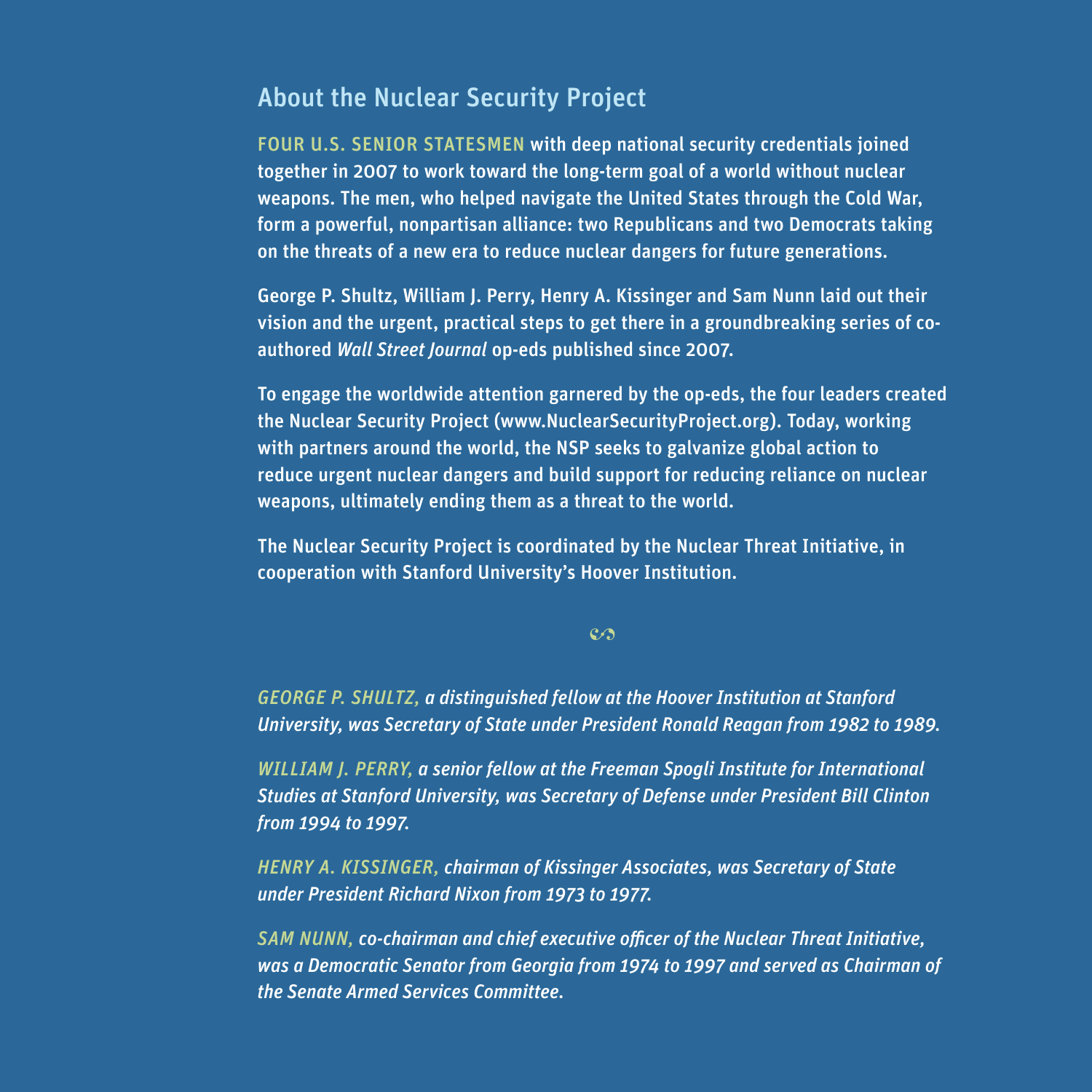## **CONTENTS**

### "A World Free of Nuclear Weapons"

The Wall Street Journal | January 4, 2007 PAGE<sub>1</sub>

### "Toward a Nuclear-Free World"

The Wall Street Journal | January 15, 2008 PAGE<sub>5</sub>

### "How to Protect Our Nuclear Deterrent"

The Wall Street Journal | January 20, 2010 page 10

## "Deterrence in the Age of Nuclear Proliferation"

The Wall Street Journal | March 7, 2011 PAGE 13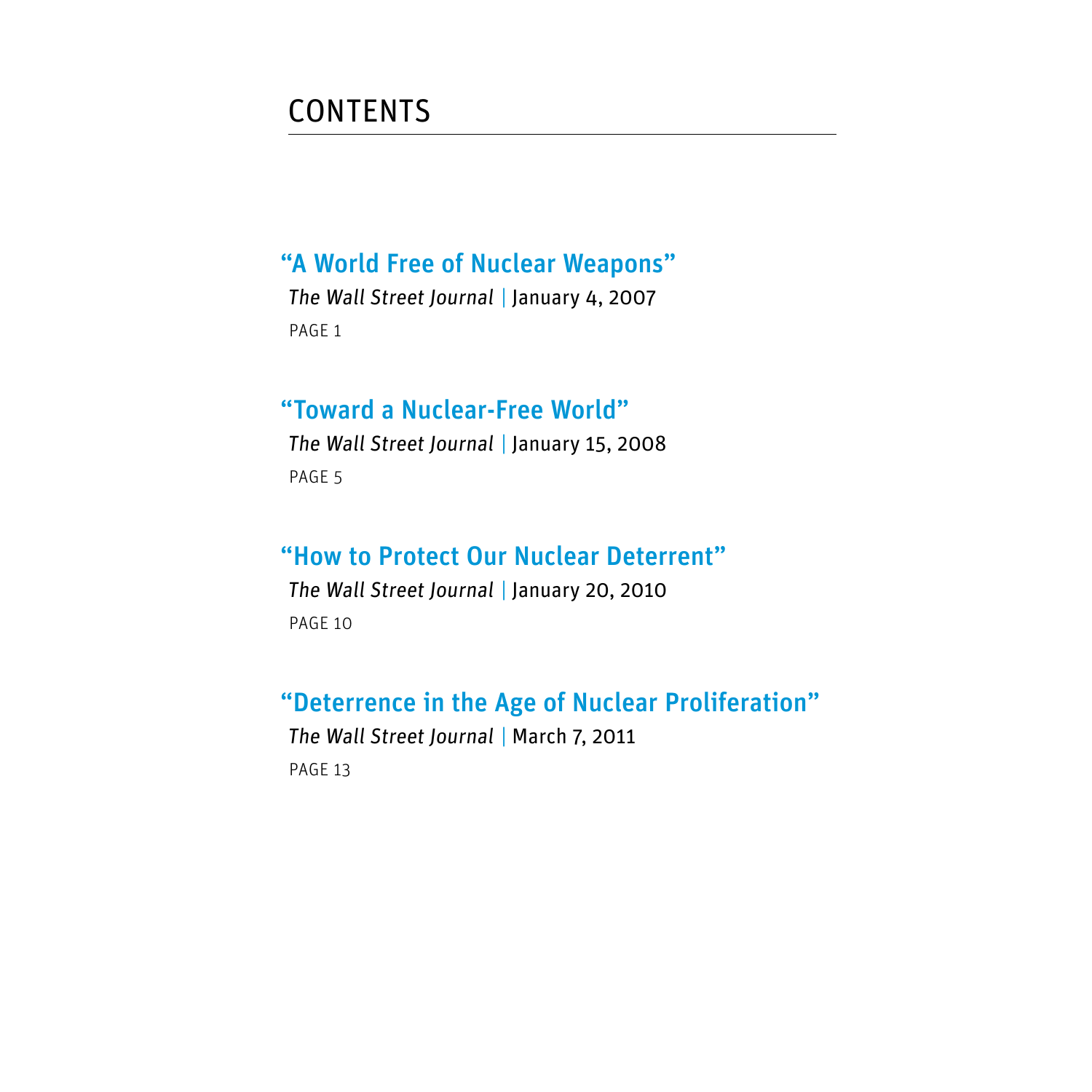

The four Nuclear Security Project principals meet with President Obama in the Oval Office, May 2009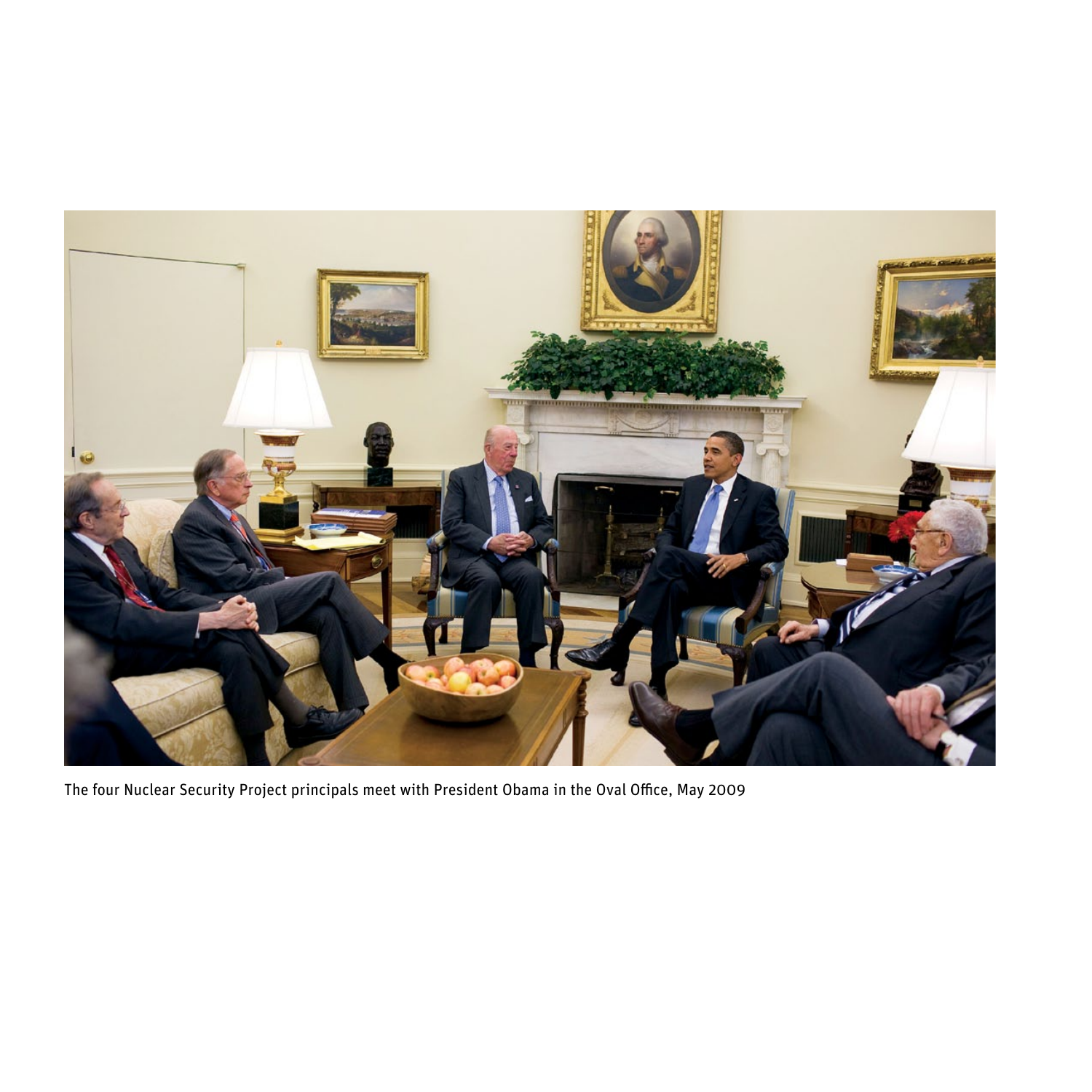# **A World Free of Nuclear Weapons**

By George P. Shultz, William J. Perry, Henry A. Kissinger, and Sam Nunn

The Wall Street Journal | January 4, 2007

Nuclear weapons today present tre-<br>
mendous dangers, but also an his<br>
opportunity. U.S. leadership will mendous dangers, but also an historic opportunity. U.S. leadership will be required to take the world to the next stage to a solid consensus for reversing reliance on nuclear weapons globally as a vital contribution to preventing their proliferation into potentially dangerous hands, and ultimately ending them as a threat to the world.

Nuclear weapons were essential to maintaining international security during the Cold War because they were a means of deterrence. The end of the Cold War made the doctrine of mutual Soviet-American deterrence obsolete. Deterrence continues to be a relevant consideration for many states with regard to threats from other states. But reliance on nuclear weapons for this purpose is becoming increasingly hazardous and decreasingly effective.

North Korea's recent nuclear test and Iran's refusal to stop its program to enrich uranium—potentially to weapons grade highlight the fact that the world is now on the precipice of a new and dangerous nuclear era. Most alarmingly, the likelihood that non-state

terrorists will get their hands on nuclear weaponry is increasing. In today's war waged on world order by terrorists, nuclear weapons are the ultimate means of mass devastation. And non-state terrorist groups with nuclear weapons are conceptually outside the bounds of a deterrent strategy and present difficult new security challenges.

Apart from the terrorist threat, unless urgent new actions are taken, the U.S. soon will be compelled to enter a new nuclear era that will be more precarious, psychologically disorienting, and economically even more costly than was Cold War deterrence. It is far from certain that we can successfully replicate the old Soviet-American "mutually assured destruction" with an increasing number of potential nuclear enemies world-wide without dramatically increasing the risk that nuclear weapons will be used. New nuclear states do not have the benefit of years of step-by-step safeguards put in effect during the Cold War to prevent nuclear accidents, misjudgments or unauthorized launches. The United States and the Soviet Union learned from mistakes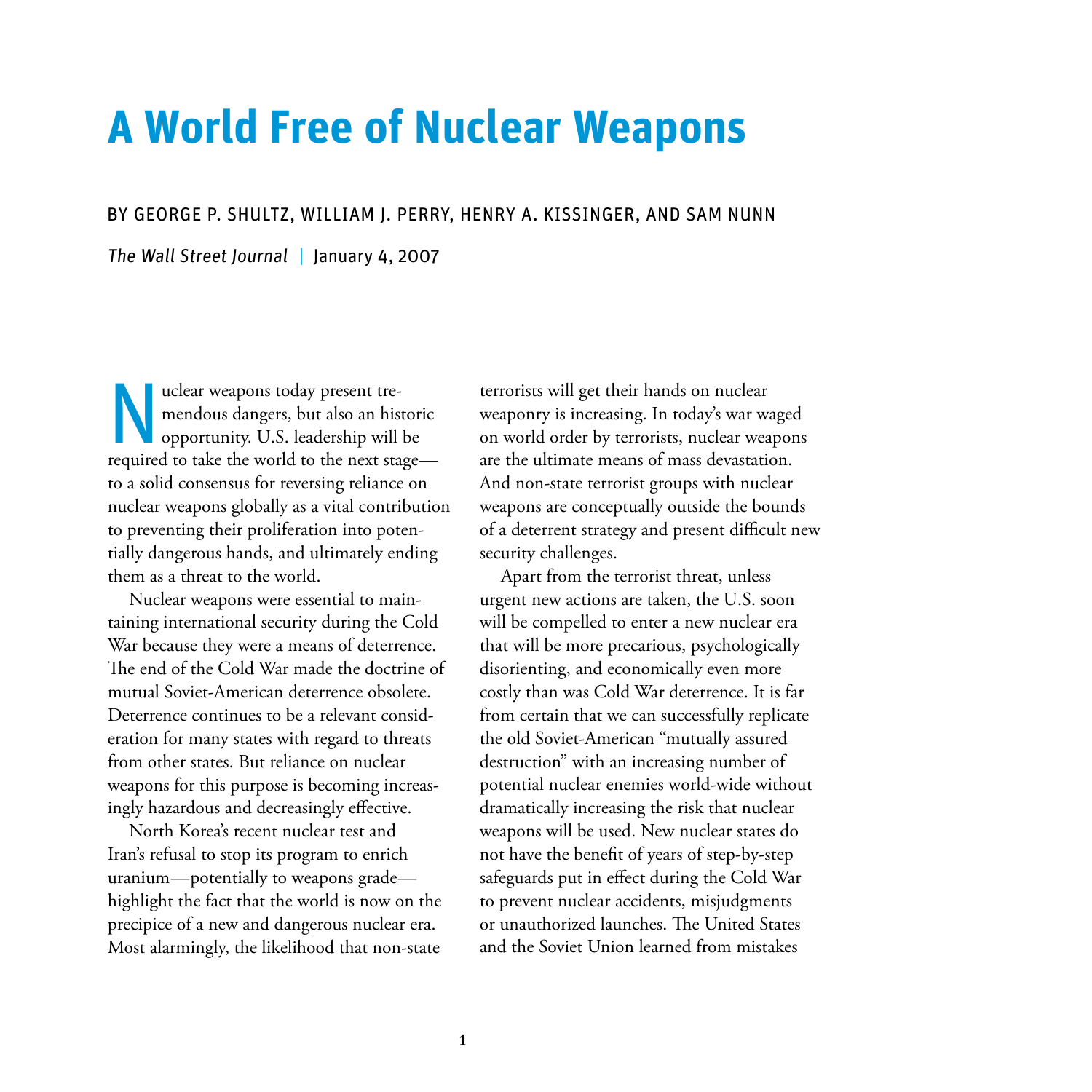that were less than fatal. Both countries were diligent to ensure that no nuclear weapon was used during the Cold War by design or by accident. Will new nuclear nations and the world be as fortunate in the next 50 years as we were during the Cold War?

#### $\mathcal{C}$

Leaders addressed this issue in earlier times. In his "Atoms for Peace" address to the United Nations in 1953, Dwight D. Eisenhower pledged America's "determination to help solve the fearful atomic dilemma—to devote its entire heart and mind to find the way by which the miraculous inventiveness of man shall not be dedicated to his death, but consecrated to his life." John F. Kennedy, seeking to peak the logjam on nuclear disarmament, said, "The world was not meant to be a prison in which man awaits his execution."

Rajiv Gandhi, addressing the U.N. General Assembly on June 9, 1988, appealed, "Nuclear war will not mean the death of a hundred million people. Or even a thousand million. It will mean the extinction of four thousand million: the end of life as we know it on our planet earth. We come to the United Nations to seek your support. We seek your support to put a stop to this madness."

Ronald Reagan called for the abolishment of "all nuclear weapons," which he considered to be "totally irrational, totally inhumane, good for nothing but killing, possibly destructive of life on earth and civilization." Mikhail Gorbachev shared this vision, which had also been expressed by previous American presidents.

Although Reagan and Mr. Gorbachev failed at Reykjavik to achieve the goal of an agreement to get rid of all nuclear weapons, they did succeed in turning the arms race on its head. They initiated steps leading to significant reductions in deployed long- and intermediaterange nuclear forces, including the elimination of an entire class of threatening missiles.

What will it take to rekindle the vision shared by Reagan and Mr. Gorbachev? Can a world-wide consensus be forged that defines a series of practical steps leading to major reductions in the nuclear danger? There is an urgent need to address the challenge posed by these two questions.

The Non-Proliferation Treaty (NPT) envisioned the end of all nuclear weapons. It provides (a) that states that did not possess nuclear weapons as of 1967 agree not to obtain them and (b) that states that do possess them agree to divest themselves of these weapons over time. Every president of both parties since Richard Nixon has reaffirmed these treaty obligations, but non-nuclear weapon states have grown increasingly skeptical of the sincerity of the nuclear powers.

Strong non-proliferation efforts are under way. The Cooperative Threat Reduction program, the Global Threat Reduction Initiative, the Proliferation Security Initiative and the Additional Protocols are innovative approaches that provide powerful new tools for detecting activities that violate the NPT and endanger world security. They deserve full implementation. The negotiations on proliferation of nuclear weapons by North Korea and Iran, involving all the permanent members of the

*The United States and the Soviet Union...were diligent to ensure that no nuclear weapon was used during the Cold War by design or by accident. Will new nuclear nations and the world be as fortunate in the next 50 years as we were during the Cold War?*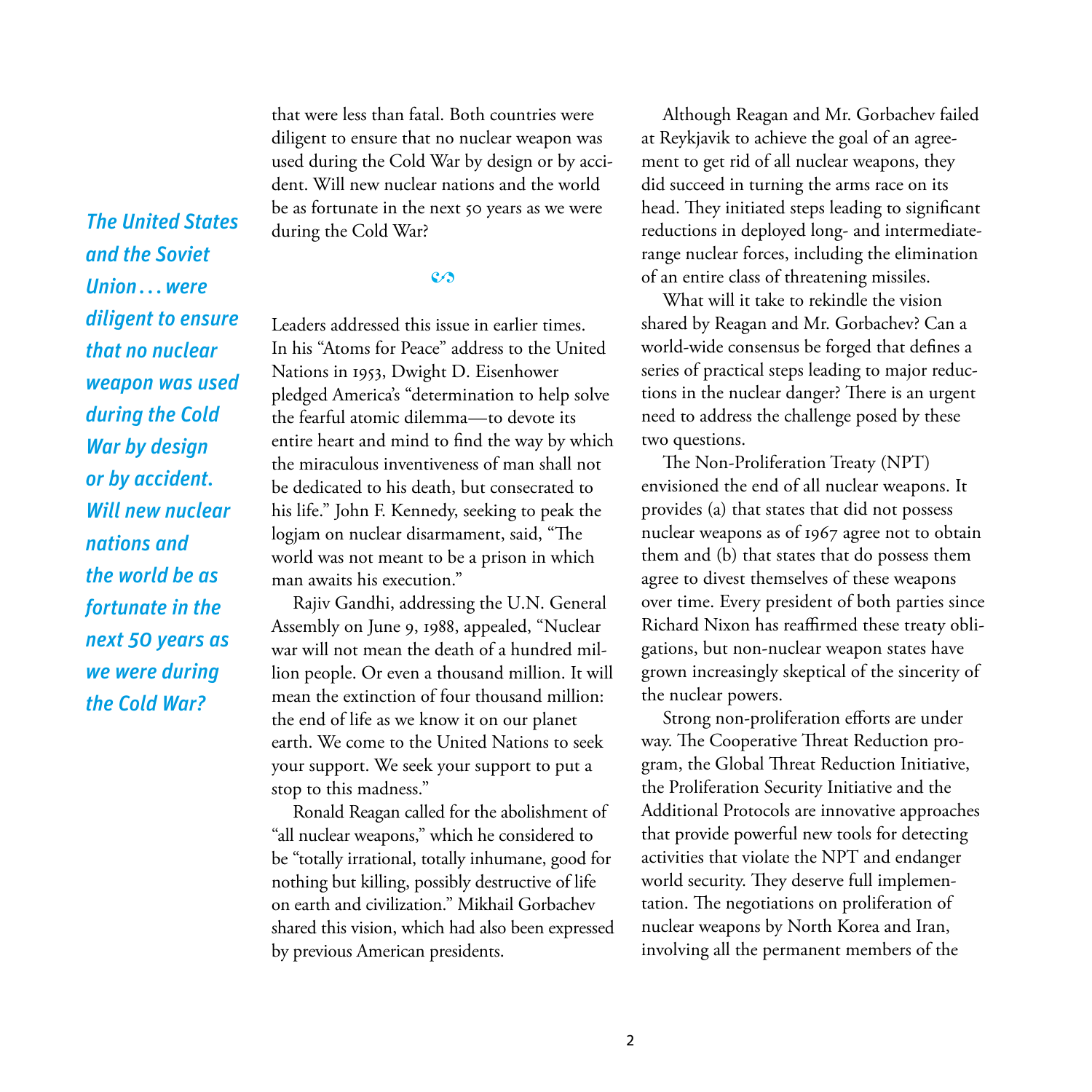Security Council plus Germany and Japan, are crucially important. They must be energetically pursued.

But by themselves, none of these steps are adequate to the danger. Reagan and General Secretary Gorbachev aspired to accomplish more at their meeting in Reykjavik 20 years ago—the elimination of nuclear weapons altogether. Their vision shocked experts in the doctrine of nuclear deterrence, but galvanized the hopes of people around the world. The leaders of the two countries with the largest arsenals of nuclear weapons discussed the abolition of their most powerful weapons.

What should be done? Can the promise of the NPT and the possibilities envisioned at Reykjavik be brought to fruition? We believe that a major effort should be launched by the United States to produce a positive answer through concrete stages.

#### $\mathcal{C}$

First and foremost is intensive work with leaders of the countries in possession of nuclear weapons to turn the goal of a world without nuclear weapons into a joint enterprise. Such a joint enterprise, by involving changes in the disposition of the states possessing nuclear weapons, would lend additional weight to efforts already under way to avoid the emergence of a nuclear-armed North Korea and Iran.

The program on which agreements should be sought would constitute a series of agreed and urgent steps that would lay the

groundwork for a world free of the nuclear threat. Steps would include:

- Changing the Cold War posture of deployed nuclear weapons to increase warning time and thereby reduce the danger of an accidental or unauthorized use of a nuclear weapon.
- Continuing to reduce substantially the size of nuclear forces in all states that possess them.
- Eliminating short-range nuclear weapons designed to be forward-deployed.
- Initiating a bipartisan process with the Senate including understandings to increase confidence and provide for periodic review to achieve ratification of the Comprehensive Test Ban Treaty, taking advantage of recent technical advances and working to secure ratification by other key states.
- Providing the highest possible standards of security for all stocks of weapons, weaponsusable plutonium, and highly enriched uranium everywhere in the world.
- Getting control of the uranium enrichment process, combined with the guarantee that uranium for nuclear power reactors could be obtained at a reasonable price, first from the Nuclear Suppliers Group and then from the International Atomic Energy Agency (IAEA) or other controlled international reserves. It will also be necessary to deal with proliferation issues presented by spent fuel from reactors producing electricity.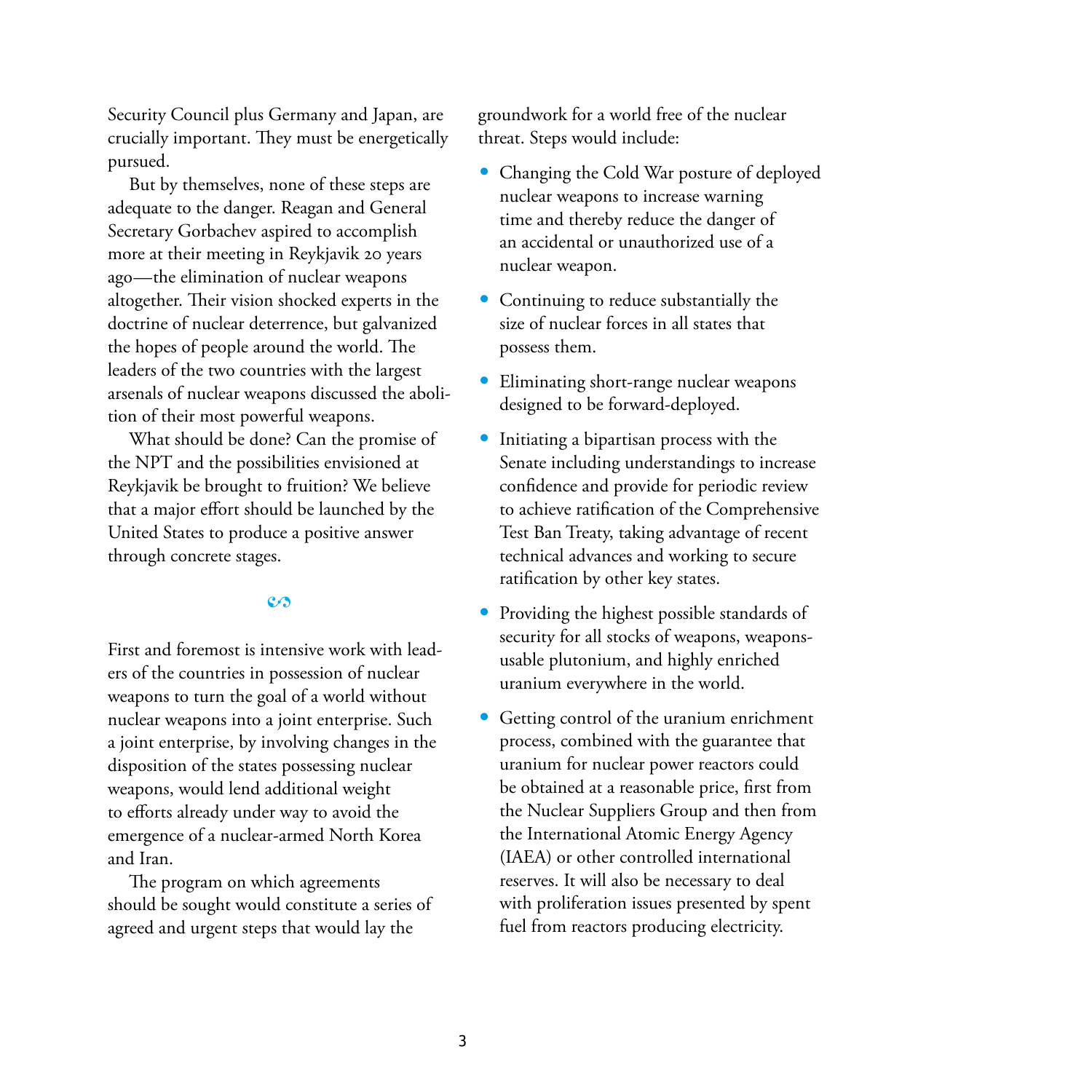*Without the bold vision, the actions will not be perceived as fair or urgent. Without the actions, the vision will not be perceived as realistic or possible.*

- Halting the production of fissile material for weapons globally; phasing out the use of highly enriched uranium in civil commerce and removing weapons-usable uranium from research facilities around the world and rendering the materials safe.
- Redoubling our efforts to resolve regional confrontations and conflicts that give rise to new nuclear powers.

Achieving the goal of a world free of nuclear weapons will also require effective measures to impede or counter any nuclear-related conduct that is potentially threatening to the security of any state or peoples.

Reassertion of the vision of a world free of nuclear weapons and practical measures toward achieving that goal would be, and would be perceived as, a bold initiative consistent with America's moral heritage. The effort could have a profoundly positive impact on the security of future generations. Without the bold vision, the actions will not be perceived as fair or urgent. Without the actions, the vision will not be perceived as realistic or possible.

We endorse setting the goal of a world free of nuclear weapons and working energetically on the actions required to achieve that goal, beginning with the measures outlined above.

*A conference organized by Mr. Shultz and Sidney D. Drell was held at Stanford University's Hoover Institution to reconsider the vision that Reagan and Mr. Gorbachev brought to Reykjavik. In addition to Messrs. Shultz and Drell, the following participants also endorse the view in this statement: Martin Anderson, Steve Andreasen, Michael Armacost, William Crowe, James Goodby, Thomas Graham Jr., Thomas Henriksen, David Holloway, Max Kampelman, Jack Matlock, John McLaughlin, Don Oberdorfer, Rozanne Ridgway, Henry Rowen, Roald Sagdeev and Abraham Sofaer.*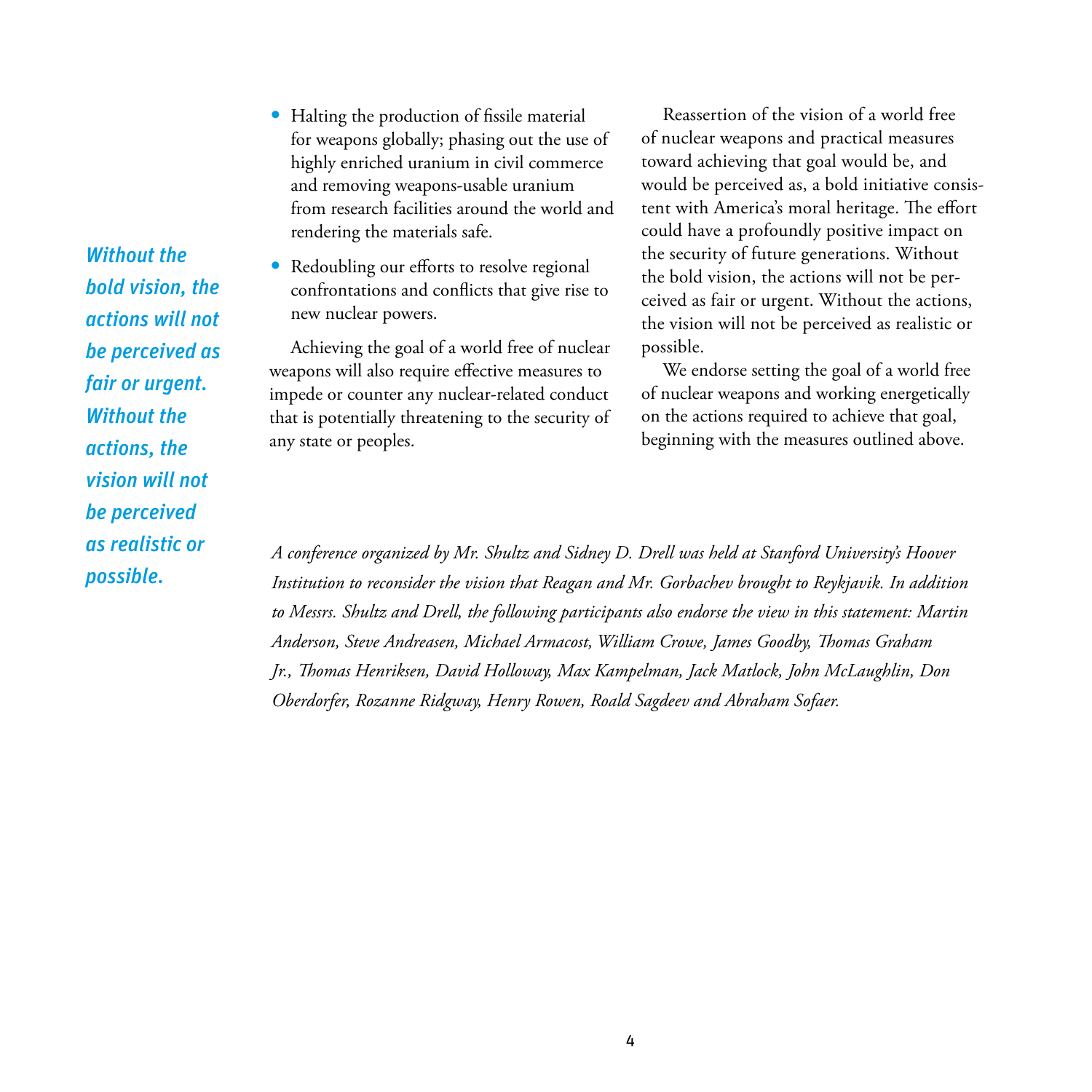# **Toward a Nuclear-Free World**

By George P. Shultz, William J. Perry, Henry A. Kissinger, and Sam Nunn

The Wall Street Journal | January 15, 2008

T he accelerating spread of nuclear weapons, nuclear know-how and nuclear material has brought us to a nuclear tipping point. We face a very real possibility that the deadliest weapons ever invented could fall into dangerous hands.

The steps we are taking now to address these threats are not adequate to the danger. With nuclear weapons more widely available, deterrence is decreasingly effective and increasingly hazardous.

One year ago, in an essay in this paper, we called for a global effort to reduce reliance on nuclear weapons, to prevent their spread into potentially dangerous hands, and ultimately to end them as a threat to the world. The interest, momentum and growing political space that has been created to address these issues over the past year has been extraordinary, with strong positive responses from people all over the world.

Mikhail Gorbachev wrote in January 2007 that, as someone who signed the first treaties on real reductions in nuclear weapons,

he thought it his duty to support our call for urgent action: "It is becoming clearer that nuclear weapons are no longer a means of achieving security; in fact, with every passing year they make our security more precarious."

In June, the United Kingdom's foreign secretary, Margaret Beckett, signaled her government's support, stating: "What we need is both a vision—a scenario for a world free of nuclear weapons—and action—progressive steps to reduce warhead numbers and to limit the role of nuclear weapons in security policy. These two strands are separate but they are mutually reinforcing. Both are necessary, but at the moment too weak."

We have also been encouraged by additional indications of general support for this project from other former U.S. officials with extensive experience as secretaries of state and defense and national security advisors. These include: Madeleine Albright, Richard V. Allen, James A. Baker III, Samuel R. Berger, Zbigniew Brzezinski, Frank Carlucci, Warren Christopher, William Cohen, Lawrence

*The accelerating spread of nuclear weapons, nuclear know-how and nuclear material has brought us to a nuclear tipping point. We face a very real possibility that the deadliest weapons ever invented could fall into dangerous hands.*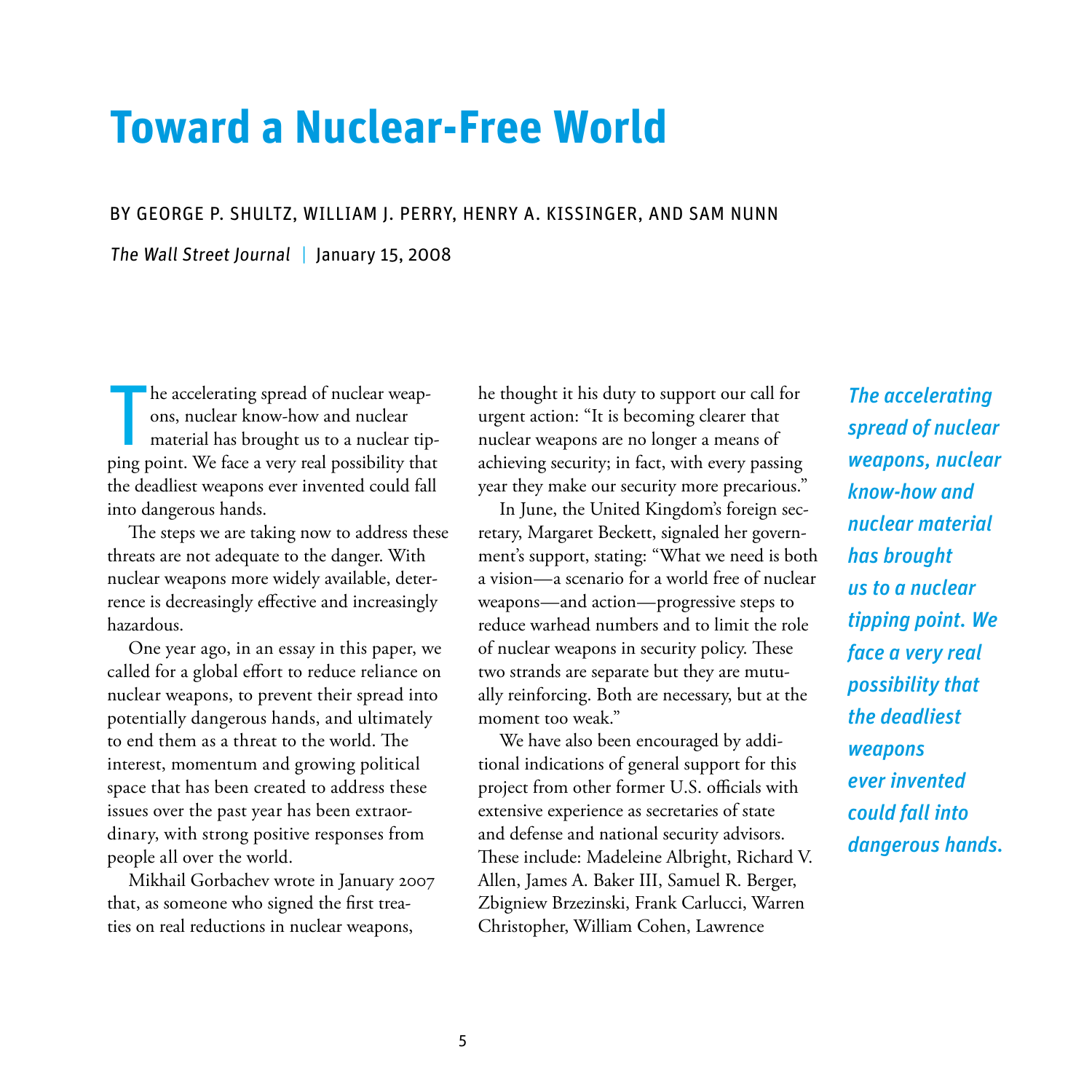Eagleburger, Melvin Laird, Anthony Lake, Robert McFarlane, Robert McNamara and Colin Powell.

Inspired by this reaction, in October 2007, we convened veterans of the past six administrations, along with a number of other experts on nuclear issues, for a conference at Stanford University's Hoover Institution. There was general agreement about the importance of the vision of a world free of nuclear weapons as a guide to our thinking about nuclear policies, and about the importance of a series of steps that will pull us back from the nuclear precipice.

The U.S. and Russia, which possess close to 95% of the world's nuclear warheads, have a



The four leaders attend the United Nations Security Council Summit on Nuclear Nonproliferation and Nuclear Disarmament, September 2009

special responsibility, obligation and experience to demonstrate leadership, but other nations must join.

Some steps are already in progress, such as the ongoing reductions in the number of nuclear warheads deployed on long-range, or strategic, bombers and missiles. Other nearterm steps that the U.S. and Russia could take, beginning in 2008, can in and of themselves dramatically reduce nuclear dangers. They include:

- *Extend key provisions of the Strategic Arms Reduction Treaty of 1991.* Much has been learned about the vital task of verification from the application of these provisions. The treaty is scheduled to expire on Dec. 5, 2009. The key provisions of this treaty, including their essential monitoring and verification requirements, should be extended, and the further reductions agreed upon in the 2002 Moscow Treaty on Strategic Offensive Reductions should be completed as soon as possible.
- *Take steps to increase the warning and decision times for the launch of all nuclear-armed ballistic missiles, thereby reducing risks of accidental or unauthorized attacks.* Reliance on launch procedures that deny command authorities sufficient time to make careful and prudent decisions is unnecessary and dangerous in today's environment. Furthermore, developments in cyber-warfare pose new threats that could have disastrous consequences if the command-and-control systems of any nuclear-weapons state were compromised by mischievous or hostile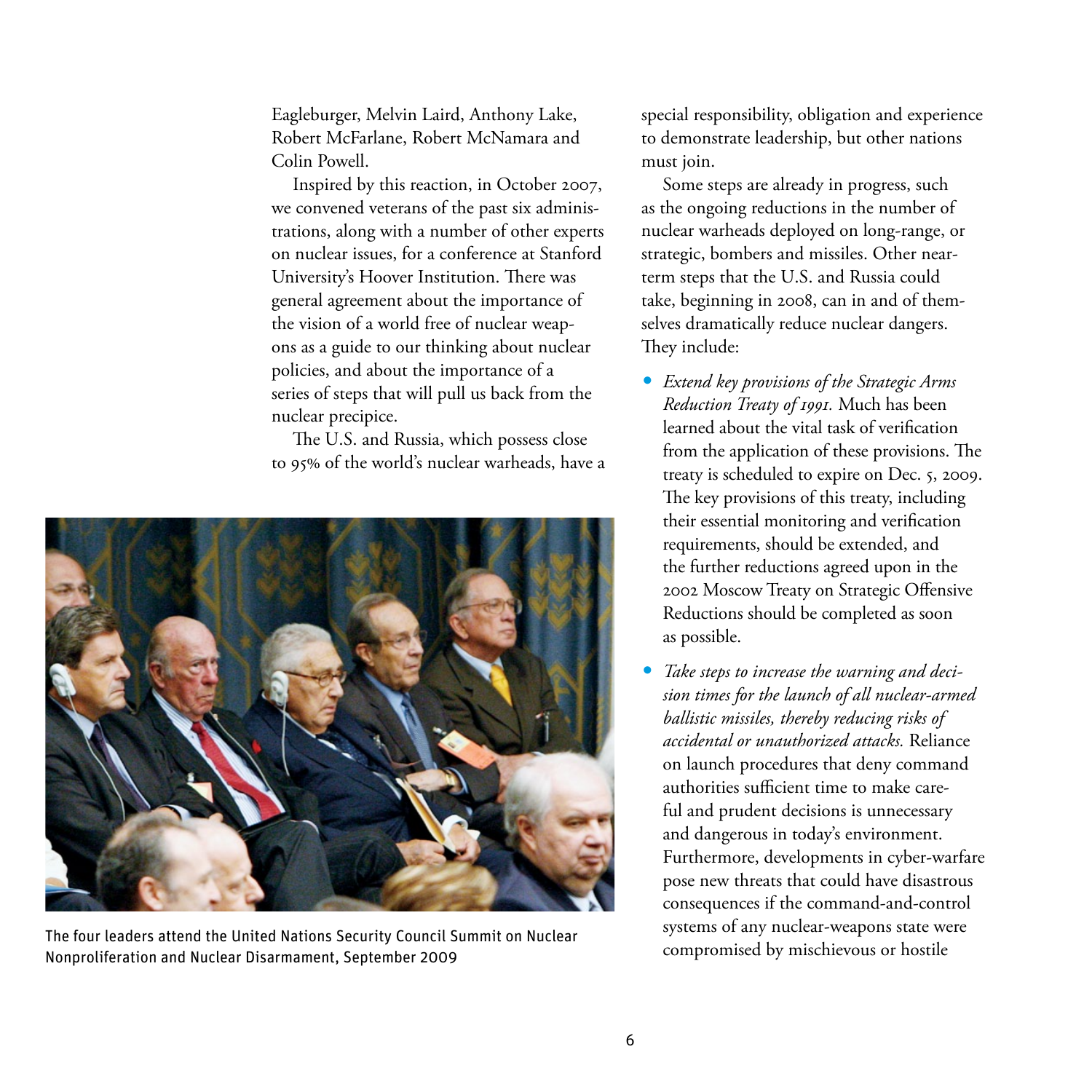hackers. Further steps could be implemented in time, as trust grows in the U.S.- Russia relationship, by introducing mutually agreed and verified physical barriers in the command-and-control sequence.

- *Discard any existing operational plans for massive attacks that still remain from the Cold War days.* Interpreting deterrence as requiring mutual assured destruction (MAD) is an obsolete policy in today's world, with the U.S. and Russia formally having declared that they are allied against terrorism and no longer perceive each other as enemies.
- *Undertake negotiations toward developing cooperative multilateral ballistic-missile defense and early warning systems, as proposed by Presidents Bush and Putin at their 2002 Moscow summit meeting.* This should include agreement on plans for countering missile threats to Europe, Russia and the U.S. from the Middle East, along with completion of work to establish the Joint Data Exchange Center in Moscow. Reducing tensions over missile defense will enhance the possibility of progress on the broader range of nuclear issues so essential to our security. Failure to do so will make broader nuclear cooperation much more difficult.
- *Dramatically accelerate work to provide the highest possible standards of security for nuclear weapons, as well as for nuclear materials everywhere in the world, to prevent terrorists from acquiring a nuclear bomb.* There are nuclear weapons materials in more

than 40 countries around the world, and there are recent reports of alleged attempts to smuggle nuclear material in Eastern Europe and the Caucasus. The U.S., Russia and other nations that have worked with the Nunn-Lugar programs, in cooperation with the International Atomic Energy Agency (IAEA), should play a key role in helping to implement United Nations Security Council Resolution 1540 relating to improving nuclear security—by offering teams to assist jointly any nation in meeting its obligations under this resolution to provide for appropriate, effective security of these materials.

As Gov. Arnold Schwarzenegger put it in his address at our October conference, "Mistakes are made in every other human endeavor. Why should nuclear weapons be exempt?" To underline the governor's point, on Aug. 29–30, 2007, six cruise missiles armed with nuclear warheads were loaded on a U.S. Air Force plane, flown across the country, and unloaded. For 36 hours, no one knew where the warheads were, or even that they were missing.

 Start a dialogue, including within the North Atlantic Treaty Organization (NATO) and with Russia, on consolidating the nuclear weapons designed for forward deployment to enhance their security, and as a first step toward careful accounting for them and their eventual elimination. These smaller and more portable nuclear weapons are, given their characteristics, inviting acquisition targets for terrorist groups.

*The U.S. and Russia, which possess close to 95% of the world's nuclear warheads, have a special responsibility, obligation and experience to demonstrate leadership, but other nations must join.*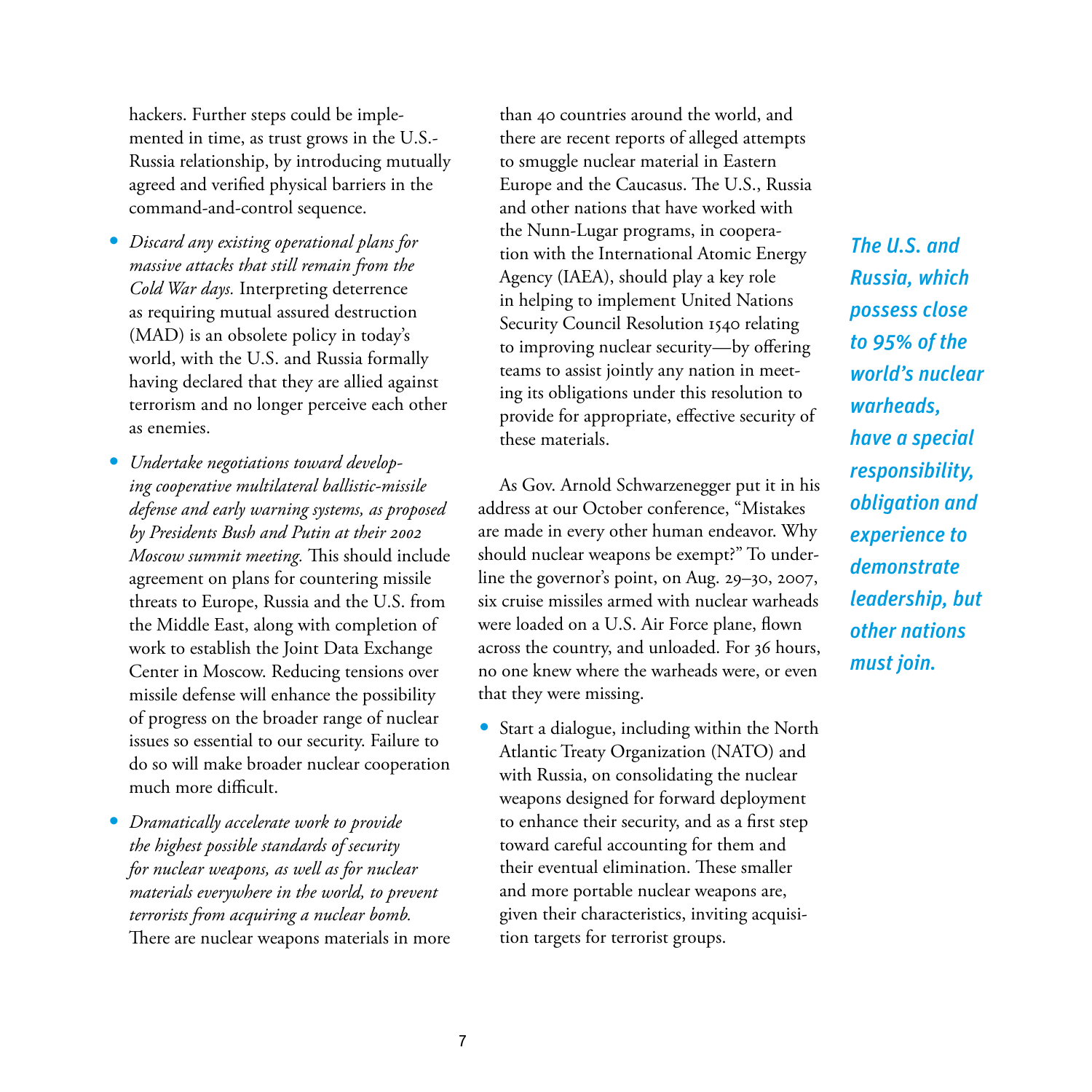*In some respects, the goal of a world free of nuclear weapons is like the top of a very tall mountain...and it is tempting and easy to say we can't get there from here. But the risks from continuing to go down the mountain or standing pat are too real to ignore.*

- Strengthen the means of monitoring compliance with the nuclear Non-Proliferation Treaty (NPT) as a counter to the global spread of advanced technologies. More progress in this direction is urgent, and could be achieved through requiring the application of monitoring provisions (Additional Protocols) designed by the IAEA to all signatories of the NPT.
- Adopt a process for bringing the Comprehensive Test Ban Treaty (CTBT) into effect, which would strengthen the NPT and aid international monitoring of nuclear activities. This calls for a bipartisan review, first, to examine improvements over the past decade of the international monitoring system to identify and locate explosive underground nuclear tests in violation of the CTBT and, second, to assess the technical progress made over the past decade in maintaining high confidence in the reliability, safety and effectiveness of the nation's nuclear arsenal under a test ban. The Comprehensive Test Ban Treaty Organization is putting in place new monitoring stations to detect nuclear tests—an effort the U.S should urgently support even prior to ratification.

In parallel with these steps by the U.S. and Russia, the dialogue must broaden on an international scale, including non-nuclear as well as nuclear nations.

Key subjects include turning the goal of a world without nuclear weapons into a practical enterprise among nations, by applying the necessary political will to build an international

consensus on priorities. The government of Norway will sponsor a conference in February that will contribute to this process.

Another subject: Developing an international system to manage the risks of the nuclear fuel cycle. With the growing global interest in developing nuclear energy and the potential proliferation of nuclear enrichment capabilities, an international program should be created by advanced nuclear countries and a strengthened IAEA. The purpose should be to provide for reliable supplies of nuclear fuel, reserves of enriched uranium, infrastructure assistance, financing, and spent fuel management—to ensure that the means to make nuclear weapons materials are not spread around the globe.

There should also be an agreement to undertake further substantial reductions in U.S. and Russian nuclear forces beyond those recorded in the U.S.-Russia Strategic Offensive Reductions Treaty. As the reductions proceed, other nuclear nations would become involved.

President Reagan's maxim of "trust but verify" should be reaffirmed. Completing a verifiable treaty to prevent nations from producing nuclear materials for weapons would contribute to a more rigorous system of accounting and security for nuclear materials.

We should also build an international consensus on ways to deter or, when required, to respond to secret attempts by countries to peak out of agreements.

Progress must be facilitated by a clear statement of our ultimate goal. Indeed, this is the only way to build the kind of international trust and broad cooperation that will be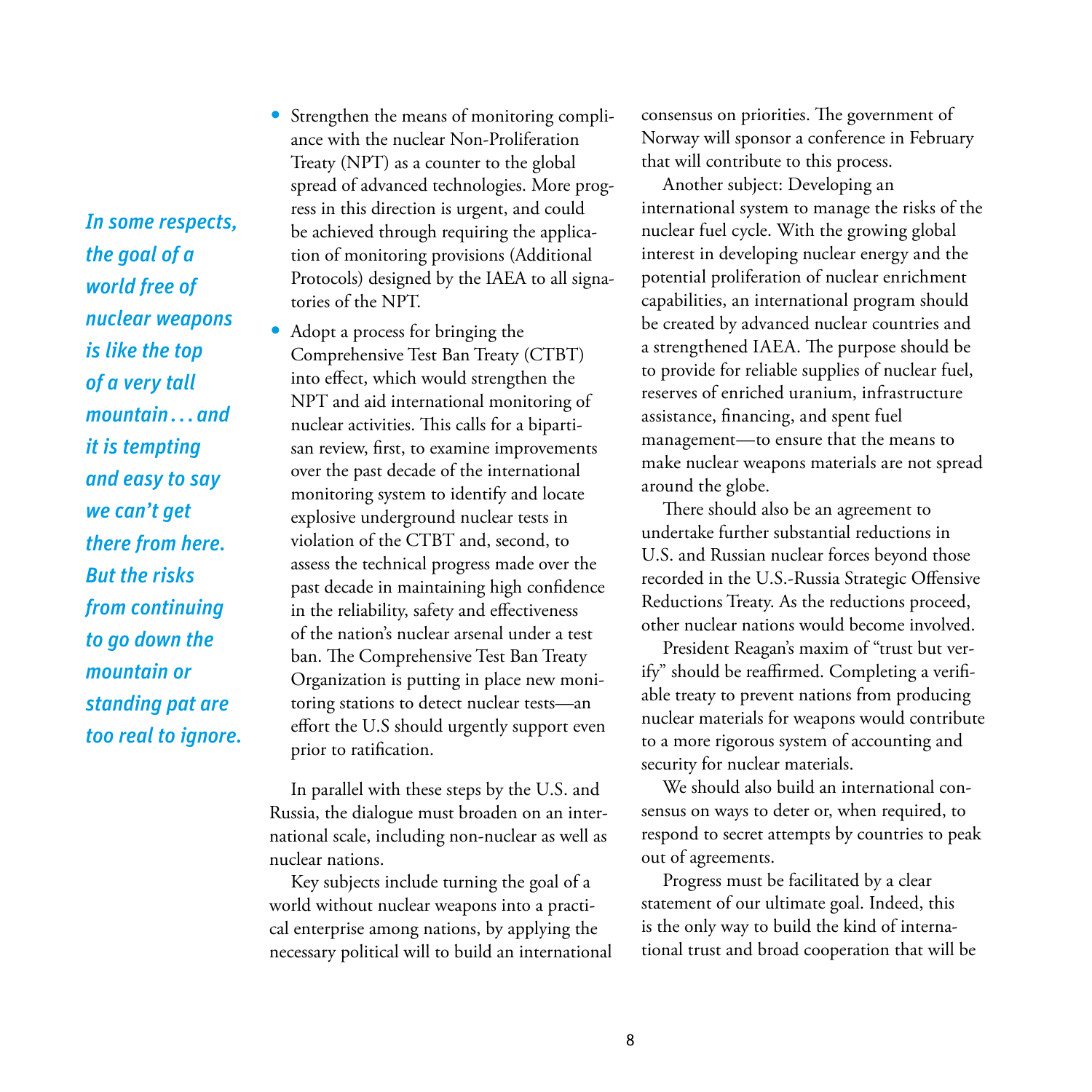required to effectively address today's threats. Without the vision of moving toward zero, we will not find the essential cooperation required to stop our downward spiral.

In some respects, the goal of a world free of nuclear weapons is like the top of a very tall mountain. From the vantage point of our troubled world today, we can't even see the top of the mountain, and it is tempting and easy to say we can't get there from here. But the risks from continuing to go down the mountain or standing pat are too real to ignore. We must chart a course to higher ground where the mountaintop becomes more visible.

*The following participants in the Hoover Institution–NTI conference also endorse the view in this statement: General John Abizaid, Graham Allison, Brooke Anderson, Martin Anderson, Steve Andreasen, Mike Armacost, Bruce Blair, Matt Bunn, Ashton Carter, Sidney Drell, General Vladimir Dvorkin, Bob Einhorn, Mark Fitzpatrick, James Goodby, Rose Gottemoeller, Tom Graham, David Hamburg, Siegfried Hecker, Tom Henriksen, David Holloway, Raymond Jeanloz, Ray Juzaitis, Max Kampelman, Jack Matlock, Michael McFaul, John McLaughlin, Don Oberdorfer, Pavel Podvig, William Potter, Richard Rhodes, Joan Rohlfing, Harry Rowen, Scott Sagan, Roald Sagdeev, Abe Sofaer, Richard Solomon and Philip Zelikow.*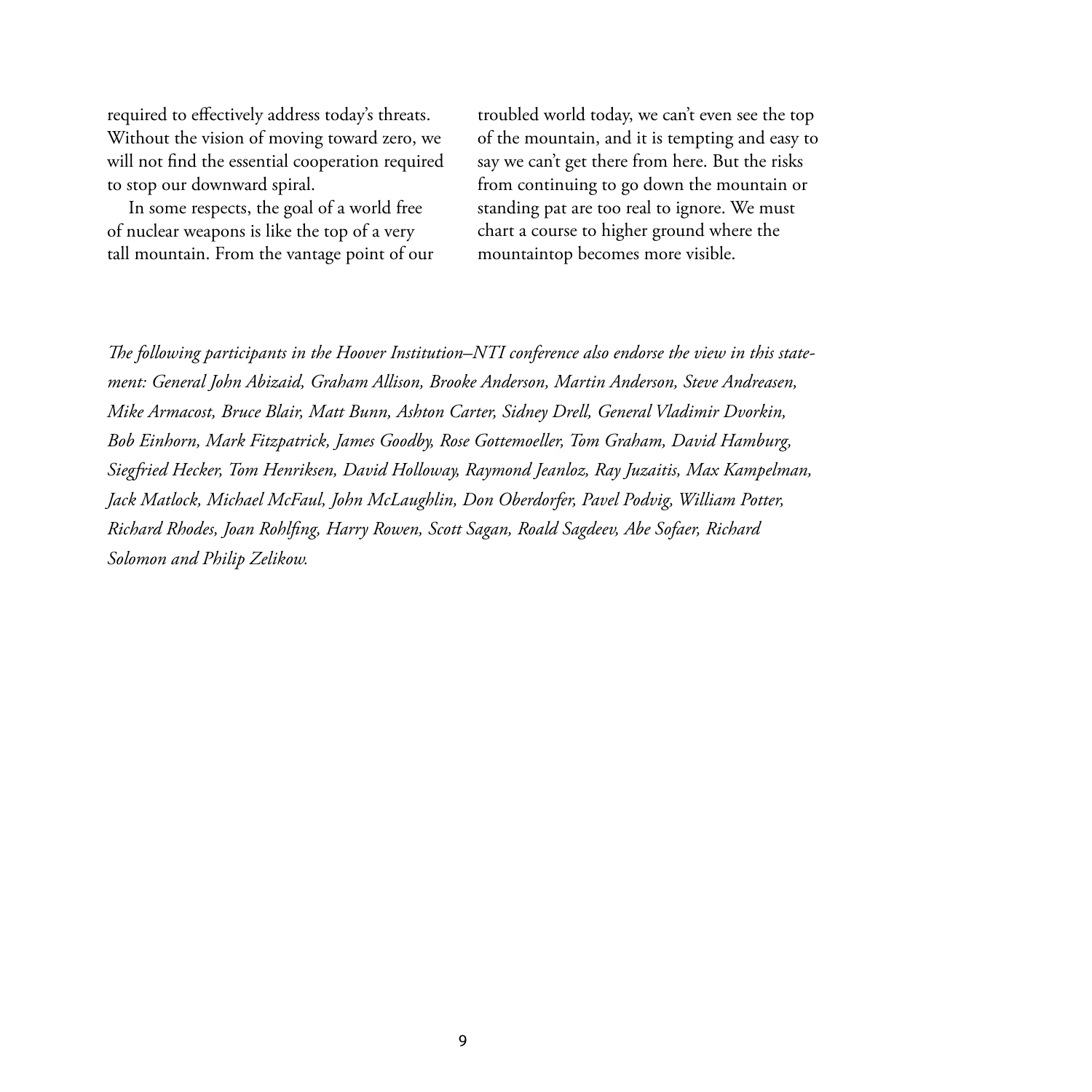# **How to Protect Our Nuclear Deterrent**

By George P. Shultz, William J. Perry, Henry A. Kissinger, and Sam Nunn

The Wall Street Journal | January 20, 2010

T he four of us have come together, now joined by many others, to support a global effort to reduce reliance on nuclear weapons, to prevent their spread into potentially dangerous hands, and ultimately to end them as a threat to the world. We do so in recognition of a clear and threatening development.

The accelerating spread of nuclear weapons, nuclear know-how, and nuclear material has brought us to a tipping point. We face a very real possibility that the deadliest weapons ever invented could fall into dangerous hands.

But as we work to reduce nuclear weaponry and to realize the vision of a world without nuclear weapons, we recognize the necessity to maintain the safety, security and reliability of our own weapons. They need to be safe so they do not detonate unintentionally; secure so they cannot be used by an unauthorized party; and reliable so they can continue to provide the deterrent we need so long as other countries have these weapons. This is a solemn responsibility, given the extreme consequences of potential failure on any one of these counts.

For the past 15 years, these tasks have been successfully performed by the engineers and

scientists at the nation's nuclear-weapons production plants and at the three national laboratories (Lawrence Livermore in California, Los Alamos in New Mexico, and Sandia in New Mexico and California). Teams of gifted people, using increasingly powerful and sophisticated equipment, have produced methods of certifying that the stockpile meets the required high standards. The work of these scientists has enabled the secretary of defense and the secretary of energy to certify the safety, security and the reliability of the U.S. nuclear stockpile every year since the certification program was initiated in 1995.

The three labs, in particular, should be applauded for the success they have achieved in extending the life of existing weapons. Their work has led to important advances in the scientific understanding of nuclear explosions and obviated the need for underground nuclear explosive tests.

Yet there are potential problems ahead, as identified by the Strategic Posture Commission led by former Defense Secretaries Perry and James R. Schlesinger. This commission, which submitted its report to Congress last year, calls for significant investments in a repaired and modernized nuclear weapons infrastructure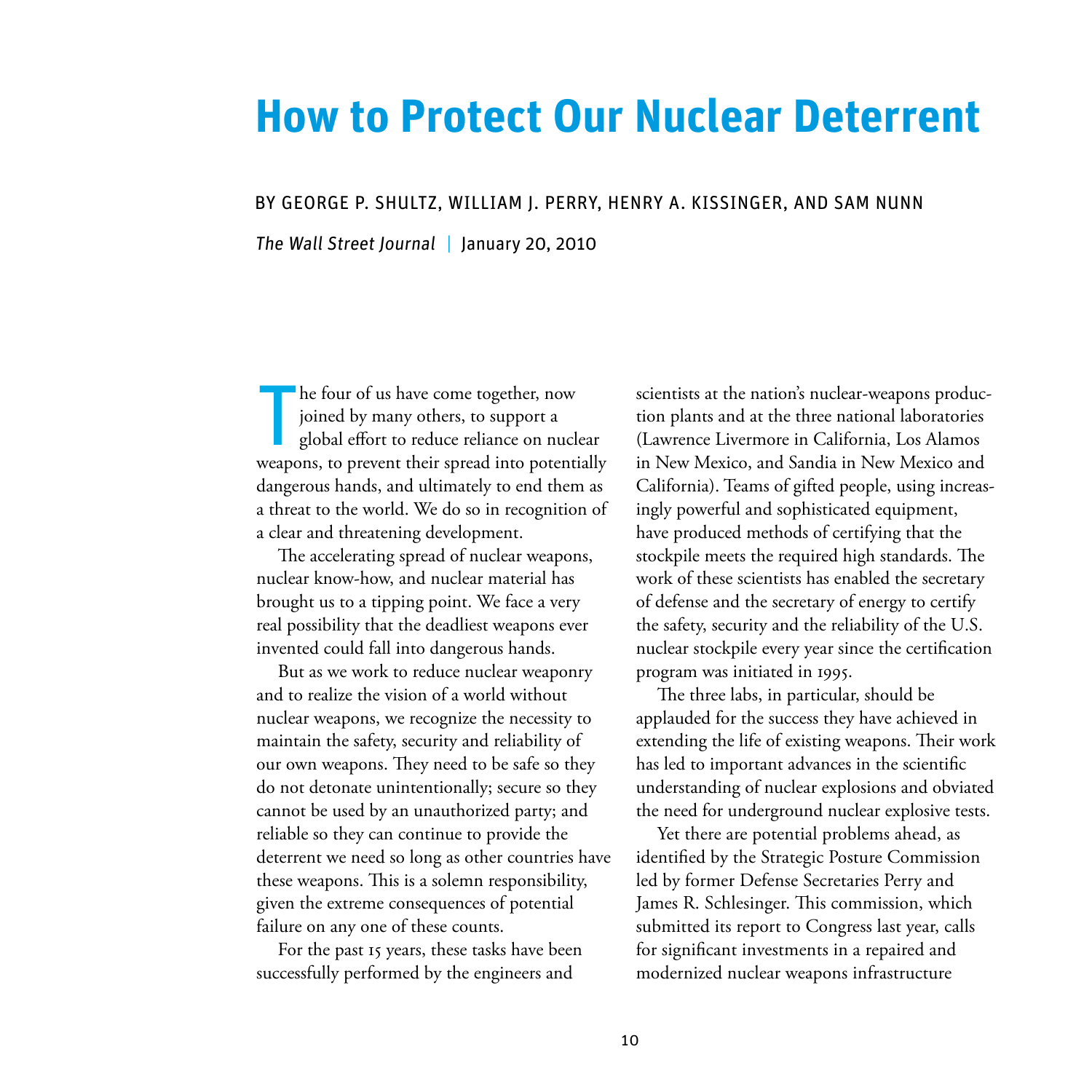and added resources for the three national laboratories.

These investments are urgently needed to undo the adverse consequences of deep reductions over the past five years in the laboratories' budgets for the science, technology and engineering programs that support and underwrite the nation's nuclear deterrent. The United States must continue to attract, develop and retain the outstanding scientists, engineers, designers and technicians we will need to maintain our nuclear arsenal, whatever its size, for as long as the nation's security requires it.

This scientific capability is equally important to the long-term goal of achieving and maintaining a world free of nuclear weapons with all the attendant expertise on verification, detection, prevention and enforcement that is required.

Our recommendations for maintaining a safe, secure and reliable nuclear arsenal are consistent with the findings of a recently completed technical study commissioned by the National Nuclear Security Administration in the Department of Energy. This study was performed by JASON, an independent defense advisory group of senior scientists who had full access to the pertinent classified information.

The JASON study found that the "[l]ifetimes of today's nuclear warheads could be extended for decades, with no anticipated loss in confidence, by using approaches similar to those employed in Life Extension Programs to date." But the JASON scientists also expressed concern that "[a]ll options for extending the life of the nuclear weapons stockpile rely on the continuing maintenance and renewal of expertise and capabilities in science, technology, engineering, and production unique to the nuclear

weapons program." The study team said it was "concerned that this expertise is threatened by lack of program stability, perceived lack of mission importance, and degradation of the work environment."

These concerns can and must be addressed by providing adequate and stable funding for the program. Maintaining high confidence in our nuclear arsenal is critical as the number of these weapons goes down. It is also consistent with and necessary for U.S. leadership in nonproliferation, risk reduction, and arms reduction goals.

By providing for the long-term investments required, we also strengthen trust and confidence in our technical capabilities to take the essential steps needed to reduce nuclear dangers throughout the globe. These steps include preventing proliferation and preventing nuclear weapons or weapons-usable material from getting into dangerous hands.

If we are to succeed in avoiding these dangers, increased international cooperation is vital. As we work to build this cooperation, our friends and allies, as well as our adversaries, will take note of our own actions in the nuclear arena. Providing for this nation's defense will always take precedence over all other priorities.

Departures from our existing stewardship strategies should be taken when they are essential to maintain a safe, secure and effective deterrent. But as our colleague Bill Perry noted in his preface to America's Strategic Posture report, we must "move in two parallel paths—one path which reduces nuclear dangers by maintaining our deterrence, and the other which reduces nuclear dangers through arms control and international programs to prevent proliferation." Given today's threats of nuclear proliferation and nuclear

*This scientific capability is equally important to the long-term goal of achieving and maintaining a world free of nuclear weapons—with all the attendant expertise on verification, detection, prevention and enforcement that is required.*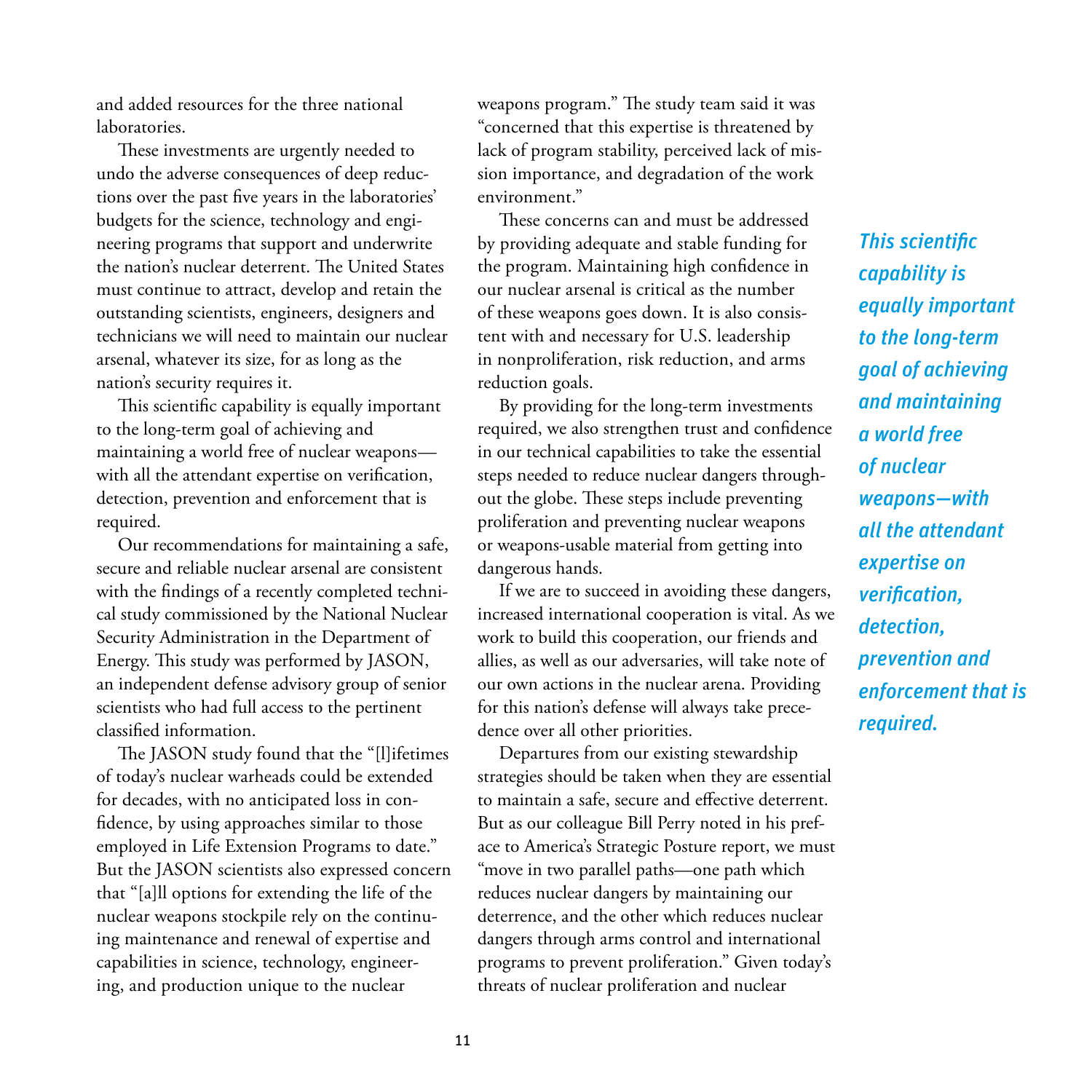terrorism, these are not mutually exclusive imperatives. To protect our nation's security, we must succeed in both.

Beyond our concern about our own stockpile, we have a deep security interest in ensuring that all nuclear weapons everywhere are resistant to

accidental detonation and to detonation by terrorists or other unauthorized users. We should seek a dialogue with other states that possess nuclear weapons and share our safety and security concepts and technologies consistent with our own national security.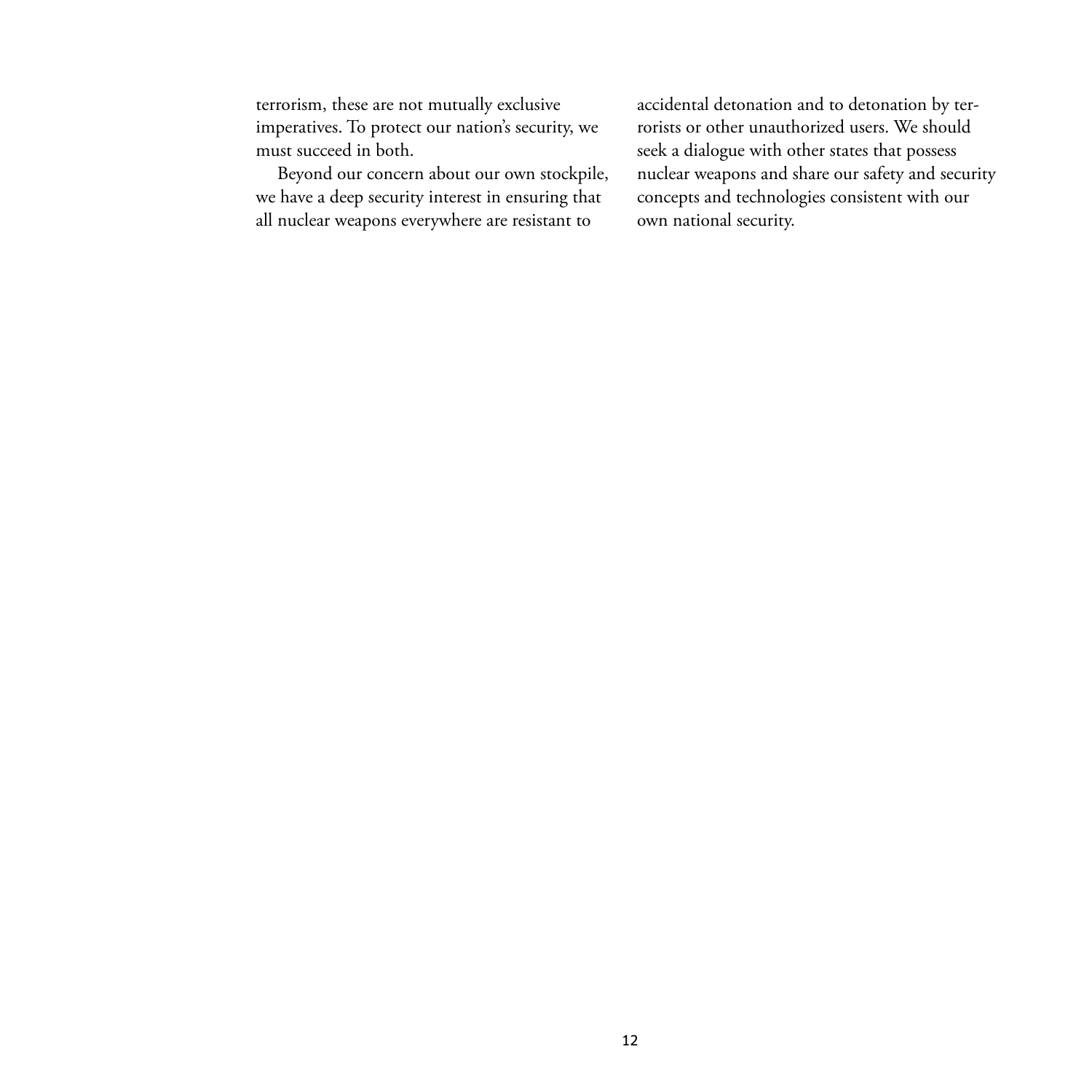# **Deterrence in the Age of Nuclear Proliferation**

#### By George P. Shultz, William J. Perry, Henry A. Kissinger and Sam Nunn

The Wall Street Journal | March 7, 2011

s long as there has been war, there<br>have been efforts to deter actions a<br>nation considers threatening. Unti have been efforts to deter actions a nation considers threatening. Until fairly recently, this meant building a military establishment capable of intimidating the adversary, defeating him or making his victory more costly than the projected gains. This, with conventional weapons, took time. Deterrence and war strategy were identical.

The advent of the nuclear weapon introduced entirely new factors. It was possible, for the first time, to inflict at the beginning of a war the maximum casualties. The doctrine of mutually assured destruction represented this reality. Deterrence based on nuclear weapons, therefore, has three elements:

- It is importantly psychological, depending on calculations for which there is no historical experience. It is therefore precarious.
- It is devastating. An unrestrained nuclear exchange between superpowers could destroy civilized life as we know it in days.
- Mutual assured destruction raises enormous inhibitions against employing the weapons.

Since the first use of nuclear weapons against Japan, neither of the superpowers, nor any other country, has used nuclear weapons in a war. A gap opened between the psychological element of deterrence and the risks most leaders were willing to incur. U.S. defense leaders made serious efforts to give the president more flexible options for nuclear use short of global annihilation. They never solved the problem, and it was always recognized that Washington and Moscow both held the keys to unpredictable and potentially catastrophic escalations.

As a result, nuclear deterrence was useful in preventing only the most catastrophic scenarios that would have threatened our survival. But even with the deployment of thousands of nuclear weapons on both sides of the Iron Curtain, the Soviet moves into Hungary in 1956 and Czechoslovakia in 1968 were not deterred. Nor were the numerous crises involving Berlin, including the building of the Wall in 1961, or major wars in Korea and Vietnam, or the Soviet invasion of Afghanistan in 1979. In the case of the Soviet Union, nuclear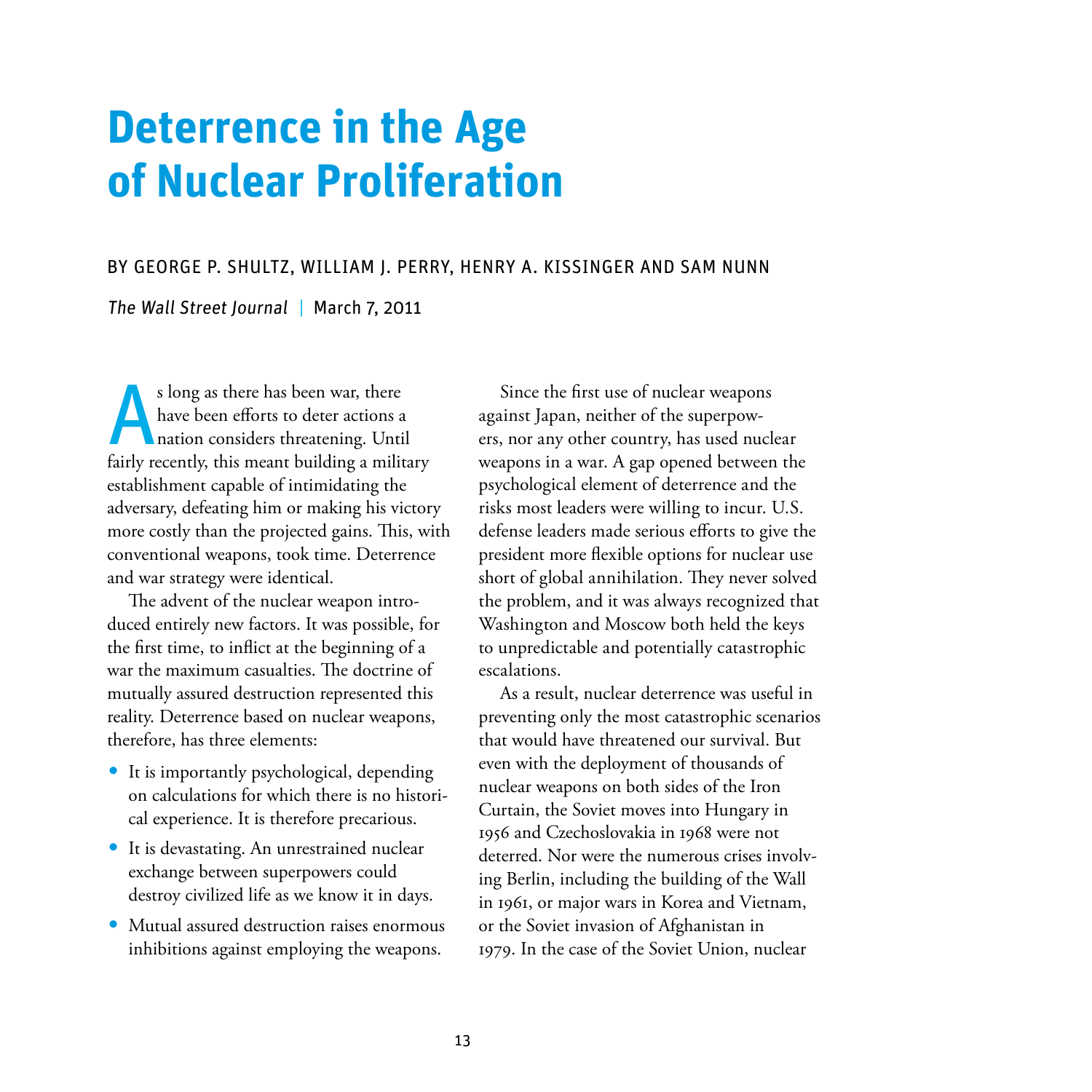*Continued reliance on nuclear weapons as the principal element for deterrence is encouraging, or at least excusing, the spread of these weapons, and will inevitably erode the essential cooperation necessary to avoid proliferation, protect nuclear materials and deal effectively with new threats.*

weapons did not prevent collapse or regime change.

Today, the Cold War is almost 20 years behind us, but many leaders and publics cannot conceive of deterrence without a strategy of mutual assured destruction. We have written previously that reliance on this strategy is becoming increasingly hazardous. With the spread of nuclear weapons, technology, materials and know‐how, there is an increasing risk that nuclear weapons will be used.

It is not possible to replicate the high‐risk stability that prevailed between the two nuclear superpowers during the Cold War in such an environment. The growing number of nations with nuclear arms and differing motives, aims and ambitions poses very high and unpredictable risks and increased instability.

From 1945 to 1991, America and the Soviet Union were diligent, professional, but also lucky that nuclear weapons were never used. Does the world want to continue to bet its survival on continued good fortune with a growing number of nuclear nations and adversaries globally? Can we devise and successfully implement with other nations, including other nuclear powers, careful, cooperative concepts to safely dismount the nuclear tiger while strengthening the capacity to assure our security and that of allies and other countries considered essential to our national security?

Recently, the four of us met at the Hoover Institution with a group of policy experts to discuss the possibilities for establishing a safer and more comprehensive form of deterrence and prevention in a world where the roles and risks of nuclear weapons are reduced and

ultimately eliminated. Our broad conclusion is that nations should move forward together with a series of conceptual and practical steps toward deterrence that do not rely primarily on nuclear weapons or nuclear threats to maintain international peace and security.

The first step is to recognize that there is a daunting new spectrum of global security threats.

These threats include chemical, biological and radiological weapons, catastrophic terrorism and cyber warfare, as well as natural disasters resulting from climate change or other environmental problems, and health‐related crises. For the United States and many other nations, existential threats relating to the very survival of the state have diminished, largely because of the end of the Cold War and the increasing realization that our common interests greatly exceed our differences. However, an accident or mistake involving nuclear weapons, or nuclear terrorism fueled by the spread of nuclear weapons, nuclear materials, and nuclear know‐how, is still a very real risk. An effective strategy to deal with these dangers must be developed.

The second step is the realization that continued reliance on nuclear weapons as the principal element for deterrence is encouraging, or at least excusing, the spread of these weapons, and will inevitably erode the essential cooperation necessary to avoid proliferation, protect nuclear materials and deal effectively with new threats.

Third, the U.S. and Russia have no basis for maintaining a structure of deterrence involving nuclear weapons deployed in ways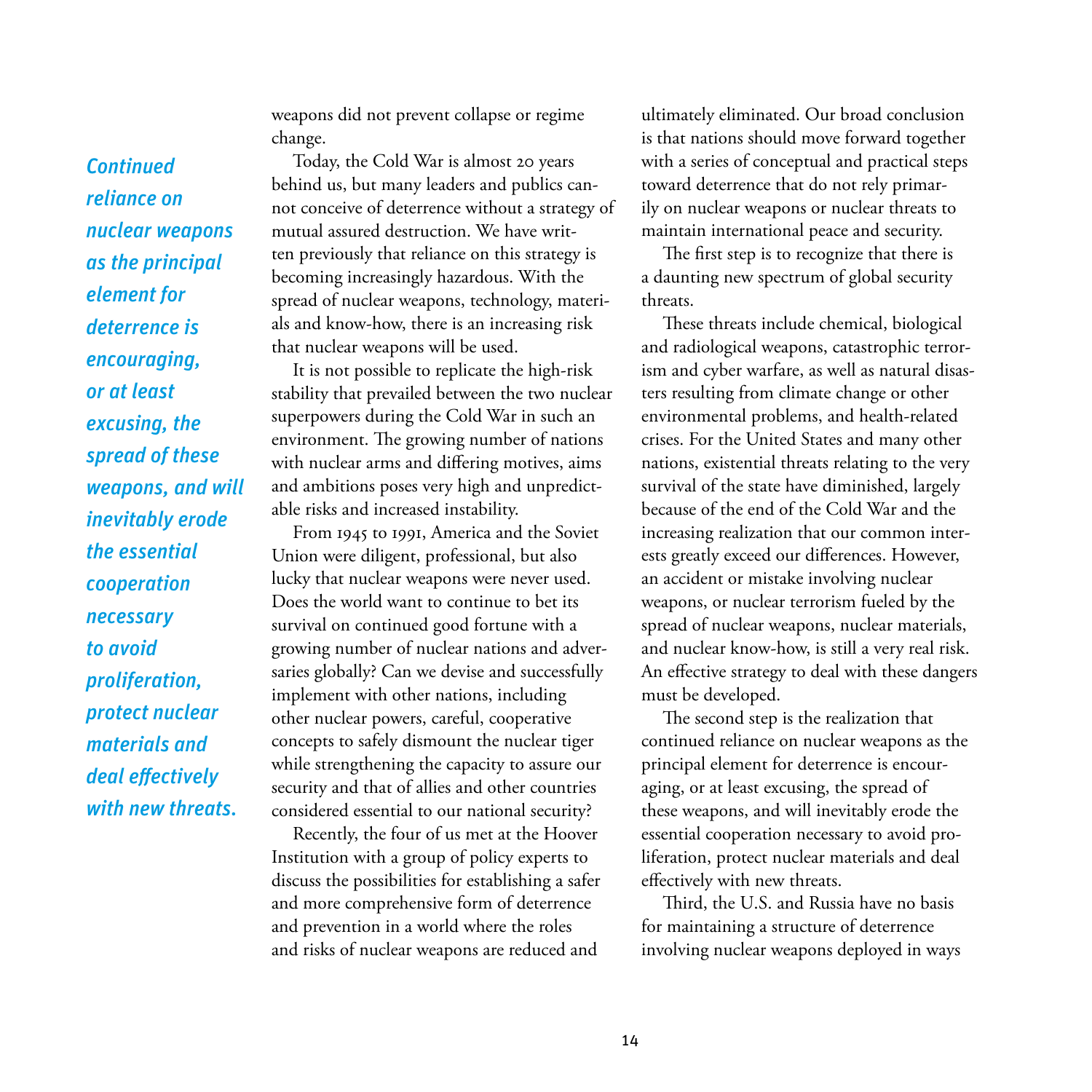that increase the danger of an accidental or unauthorized use of a nuclear weapon, or even a deliberate nuclear exchange based on a false warning.

Reducing the number of operationally deployed strategic nuclear warheads and delivery vehicles with verification to the levels set by the New Start Treaty is an important step in reducing nuclear risks. Deeper nuclear reductions and changes in nuclear force posture involving the two nations should remain a priority. Further steps must include short‐range tactical nuclear weapons.

Fourth, as long as nuclear weapons exist, America must retain a safe, secure and reliable nuclear stockpile primarily to deter a nuclear attack and to reassure our allies through extended deterrence. There is an inherent limit to U.S. and Russian nuclear reductions if other nuclear weapon states build up their inventories or if new nuclear powers emerge.

It is clear, however, that the U.S. and Russia—having led the nuclear buildup for decades—must continue to lead the build‐ down. The U.S. and its NATO allies, together with Russia, must begin moving away from threatening force postures and deployments, including the retention of thousands of short‐range battlefield nuclear weapons. All conventional deployments should be reviewed from the aspect of provocation. This will make America, Russia and Europe more secure. It will also set an example for the world.

Fifth, we recognize that for some nations, nuclear weapons may continue to appear relevant to their immediate security. There are certain undeniable dynamics in play—for example, the emergence of a nuclear‐armed neighbor, or the perception of inferiority in conventional forces—that if not addressed could lead to the further proliferation of nuclear weapons and an increased risk they will be used. Thus, while the four of us believe that reliance on nuclear weapons for deterrence is becoming increasingly hazardous and decreasingly effective, some nations will hesitate to draw or act on the same conclusion unless regional confrontations and conflicts are addressed. We must therefore redouble our efforts to resolve these issues.

Achieving deterrence with assured security will require work by leaders and citizens on a range of issues, beginning with a clearer understanding of existing and emerging



Shultz, Nunn and Perry speak to Parliamentarians, London, 2011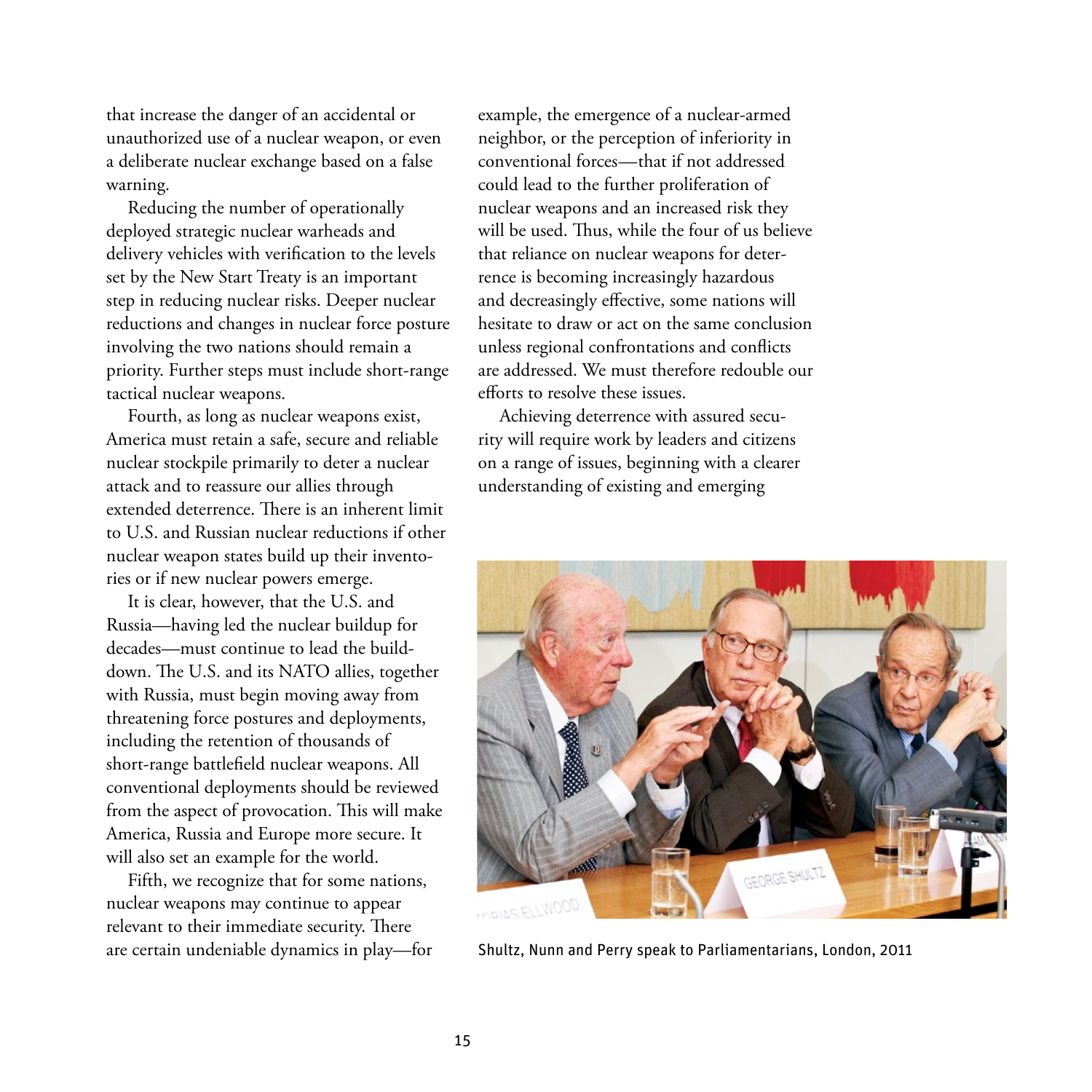security threats. The role of non‐nuclear means of deterrence to effectively prevent conflict and increase stability in troubled regions is a vital issue. Changes to extended deterrence must be developed over time by the U.S. and allies working closely together. Reconciling national perspectives on nuclear deterrence is a challenging problem, and comprehensive solutions must be developed. A world without nuclear weapons will not simply be today's world minus nuclear weapons.

Nations can, however, begin moving now together toward a safer and more stable form of deterrence. Progress must be made through a joint enterprise among nations, recognizing the

need for greater cooperation, transparency and verification to create the global political environment for stability and enhanced mutual security. Ensuring that nuclear materials are protected globally in order to limit any country's ability to reconstitute nuclear weapons, and to prevent terrorists from acquiring the material to build a crude nuclear bomb, is a top priority.

Moving from mutual assured destruction toward a new and more stable form of deterrence with decreasing nuclear risks and an increasing measure of assured security for all nations could prevent our worst nightmare from becoming a reality, and it could have a profoundly positive impact on the security of future generations.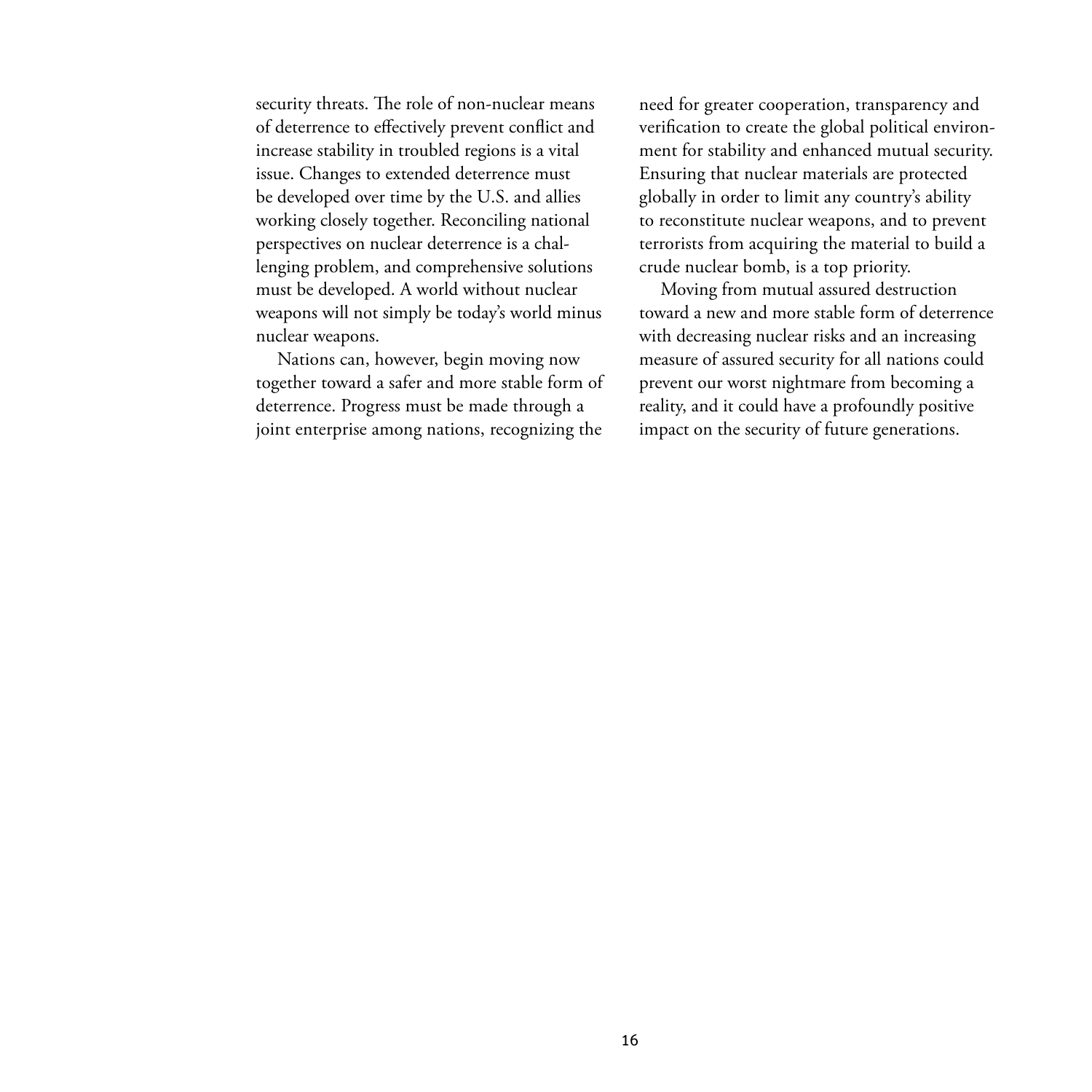# **Broad Global Support**

France de World, former prime<br>
ministers, military leaders, foreix<br>
secretaries and other key leaders<br>
the political maximum hand did divident ministers, military leaders, foreign secretaries and other key leaders across the political spectrum have added their voices to the call for change. Leaders from 13 countries penned like-minded op-eds in the ongoing effort to galvanize the public and government officials. To read the op-eds, go to www.NuclearSecurityProject.org

#### **Australia**

"Imagine There's No Bomb." Malcolm Fraser, Gustav Nossal, Barry Jones, Peter Gration, John Sanderson and Tilman Ruff, April 8, 2009, *The Age* and *The Sydney Morning Herald*

#### **Belgium**

"Toward a Nuclear-Weapon-Free World." Willy Claes, Guy Verhofstadt, Jean-Luc Dehaene and Louis Michel, February 19, 2010, *De Standaard*

#### **Canada**

"Toward a World Without Nuclear Weapons." Jean Chrétien, Joe Clark, Ed Broadbent and Lloyd Axworthy, March 25, 2010, *The Globe and Mail*

#### **France**

"For Global Nuclear Disarmament, the Only Means to Prevent Anarchic Proliferation." Alain Juppe, Michel Rocard, Alain Richard and Bernard Norlain, October 14, 2009, *Le Monde*

#### **Germany**

"Toward a Nuclear-Free World: A German View." Helmut Schmidt, Richard von Weizsäcker, Hans-Dietrich Genscher and Egon Bahr, January 9, 2009, *Frankfurter Allgemeine Zeitung* and *International Herald Tribune*

#### **Italy**

"Toward a Nuclear-Weapon-Free World." Massimo D'Alema, Gianfrance Fini, Giorgio La Malfa, Arturo Parisi and Francesco Calogero, July 24, 2008, *Il Corriere della Sera*

#### **The Netherlands**

"Toward a Nuclear-Weapon-Free World." Ruud Lubbers, Max van der Stoel, Hans van Mierlo and Frits Korthals Altes, November 23, 2009, *NRC Handelsblad*

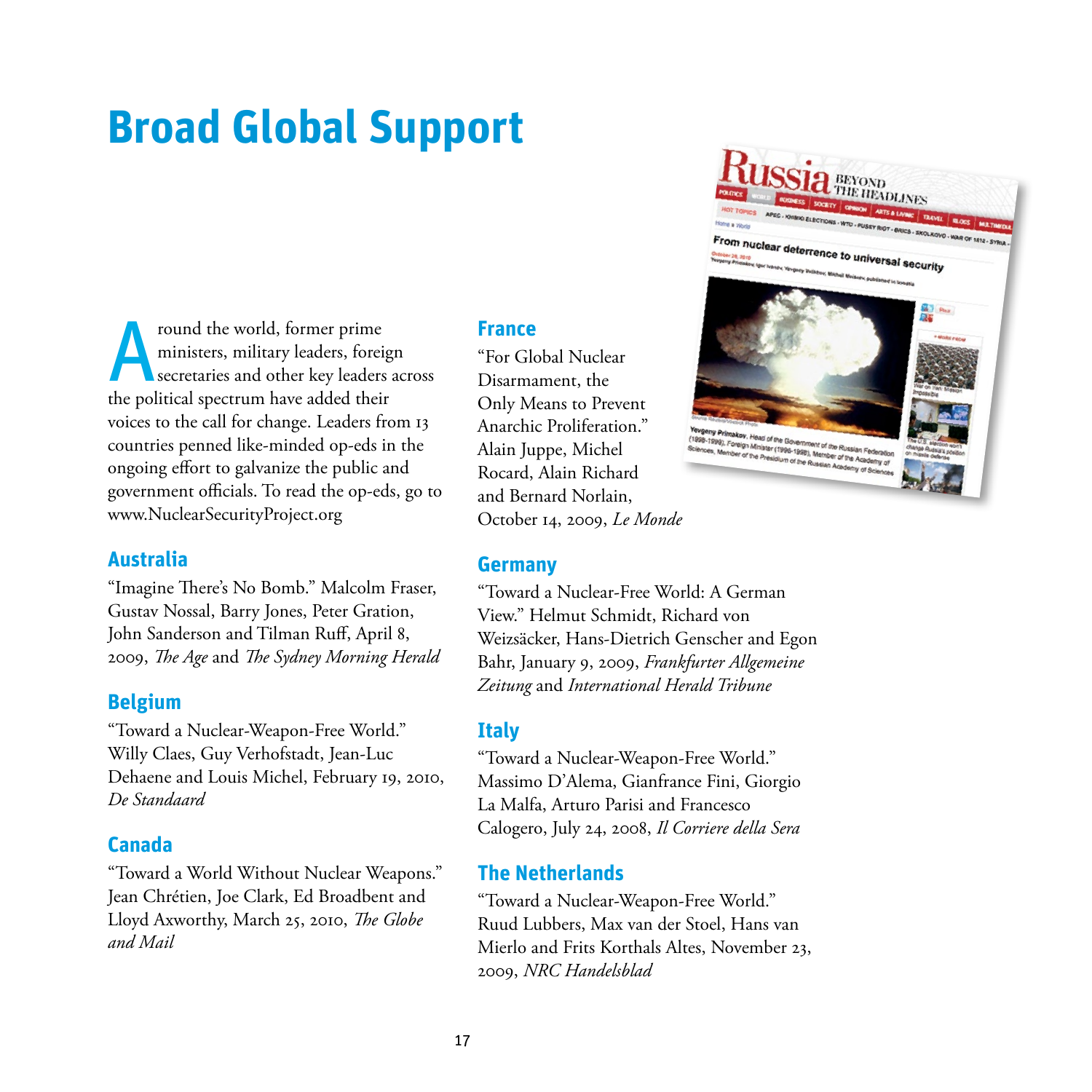#### **Norway**

"A Nuclear Weapon-Free World." Odvar Nordli, Gro Harlem Brundtland, Kåre Willoch, Kjell Magne Bondevik and Thorvald Stoltenberg, June 4, 2009, *Aftenposten*

#### **Poland**

"The Unthinkable Becomes Thinkable: Towards Elimination of Nuclear Weapons." Aleksander Kwaśniewski, Tadeusz Mazowieck and Lech Walesa, April 3, 2009, *Gazeta* 

*Wyborcza*



### **Russia**

"From Nuclear Deterrence to Universal Security." Yevgeny Primakov, Igor Ivanov, Yevgeny Velikhov and Mikhail Moiseev, October 15, 2010, *Izvestia, Russia: Beyond the Headlines* 

"The Nuclear Threat." Mikhail Gorbachev, January 31, 2007, *The Wall Street Journal*

#### **South Korea**

"A Road Map for a Nuclear-Free World." Lee Hong-koo, Han Sung-joo, Park Kwan-yong and Paik Sun-yup, June 23, 2010, *JoongAng Daily*

#### **Sweden**

"Swedish Declaration on the Elimination of Nuclear Weapons." Ingvar Carlsson, Hans Blix, Karin Söder and Rolf Ekeus, April 11, 2010, *DN.se*

### **United Kingdom**

"Start Worrying and Learn to Ditch the Bomb." Douglas Hurd, Malcolm Rifkind, David Owen and George Robertson, June 30, 2008, *The Times*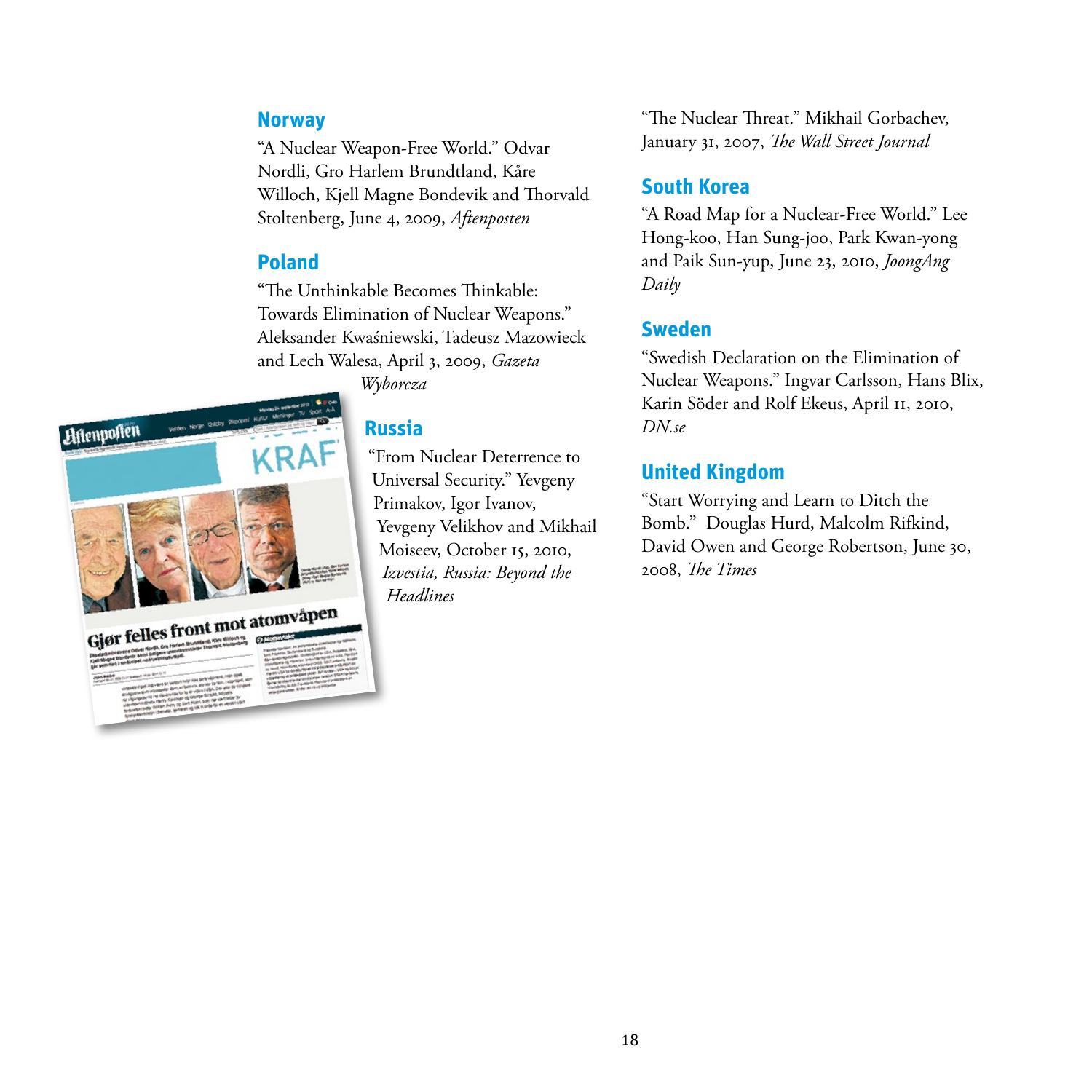# **Nuclear Tipping Point**

A documentary film, *Nuclear Tipping Point*, highlights the work of the four Nuclear Security Project principals. Narrated by actor Michael Douglas and introduced by former U.S. Secretary of State General Colin Powell, the film features interviews with the principals and other leaders, among them former Soviet President Mikhail Gorbachev. After a premiere at Universal Studios in Los Angeles in 2010, the film was broadcast and screened around the world, including at the White House shortly before the 2010 Nuclear Security Summit



in Washington, DC. From Israel to India, Argentina to Moscow, people have watched the film and discussed the questions it raises.

The film is available for free at **NuclearTippingPoint.org** in 35-minute and 55-minute versions. The DVD includes subtitles in Chinese, French, German, Japanese, Russian, and Spanish and captions in English for the hearing impaired. The Stanford Program on International and Cross-Cultural Education (SPICE) prepared a guide for high school teachers, which can be used with the film. Free to download, it is available at **spice.stanford.edu.** 

66 It is important at this time in our international history that we all come together behind this initiative.  $99$ 

— Former U.S. Secretary of State Colin Powell in *Nuclear Tipping Point*